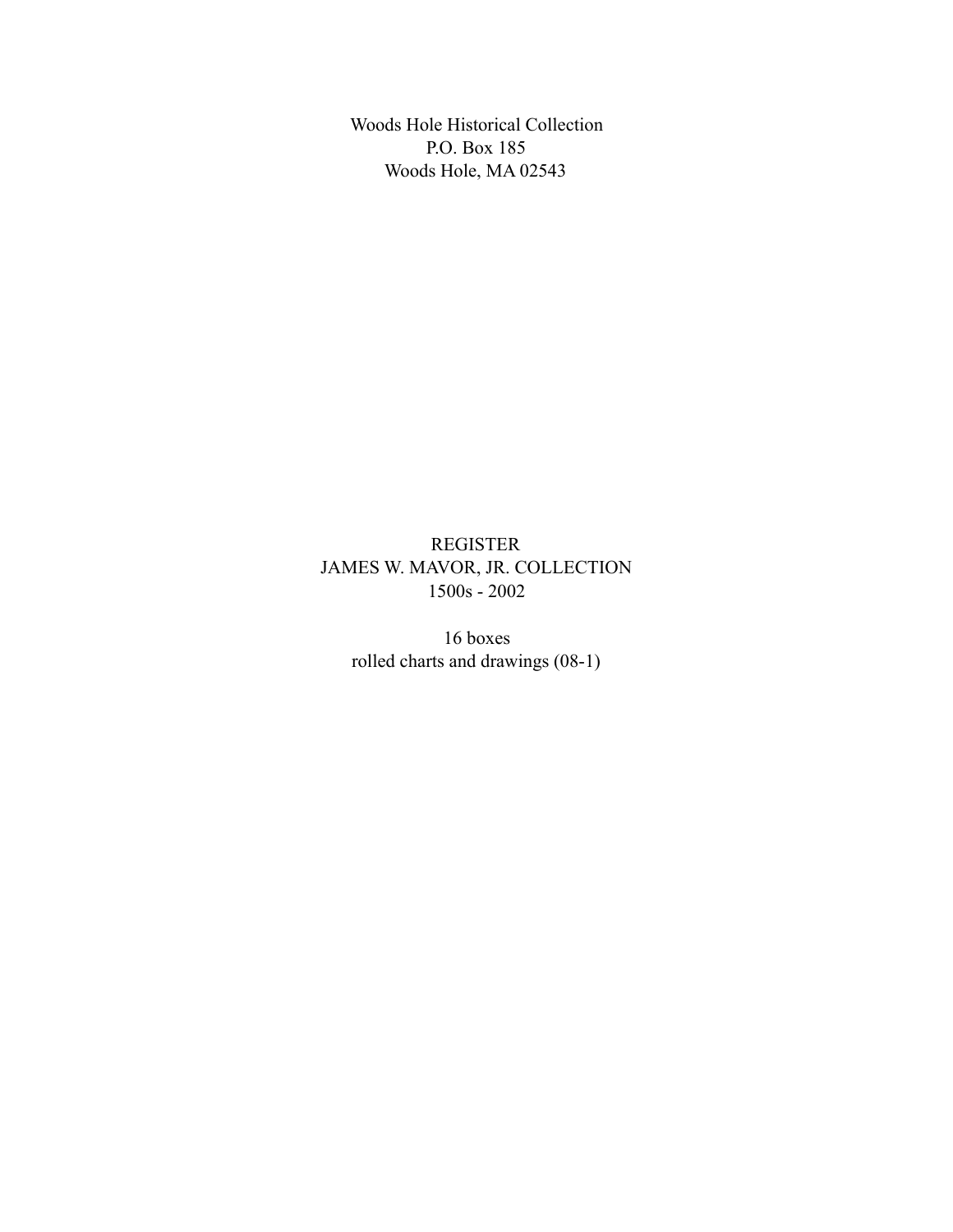## **BIOGRAPHICAL NOTE**

James Watt Mavor, Jr. January 18, 1923-August 29, 2006

James Watt Mavor, Jr. was born January 18, 1923 in Schenectady, New York. His parents were James Watt Mavor and Dorothy Jessup Mavor. His father was a biologist and the family were summer residents of Woods Hole, Massachusetts.

He graduated from Loomis School in Windsor, Connecticut and from the Massachusetts Institute of Technology in 1944. He served in the U.S. Navy during World War II. After the war he returned to M.I.T. and received a Master of Science degree in naval architecture in1950.

James W. Mavor, Jr. served on the faculties of the U.S. Naval Academy, Northeastern University, M.I.T., W.H.O.I-M.I.T. Joint Program and Sea Education Association in Falmouth, Massachusetts.

In 1957 Mr. Mavor began working part time at the Woods Hole Oceanographic Institution (W.H.O.I.). The Mavors and their children became year round residents of Woods Hole in 1961 when he began full-time employment at W.H.O.I. At this time he led the design and construction team for the Submersible *Alvin.* 

After a trip to Greece in 1965 he discovered a strong interest in archaeology. *Voyage to Atlantis*, published in 1969, was the result of that interest. The book was a description of the excavations of an ancient Minoan city on the island of Thera and included his theories about its relationship to the Atlantis myth.

After 20 years at W.H.O.I. Mr. Mavor took early retirement and spent his time writing about archaeoastronomy, ancient history and anthropology. He and Byron Dix wrote *Manitou: the Sacred Landscape of New England's Native Civilization* in 1989 and in 1993 he wrote *Stones to the Sun* and many articles. Exhibits demonstrating his interests in Amer-Indian astronomy were mounted for a number of years at the Woods Hole Historical Museum. He was a member of the New England Antiquities Research Association.

James W. Mavor, Jr. died August 29, 2006.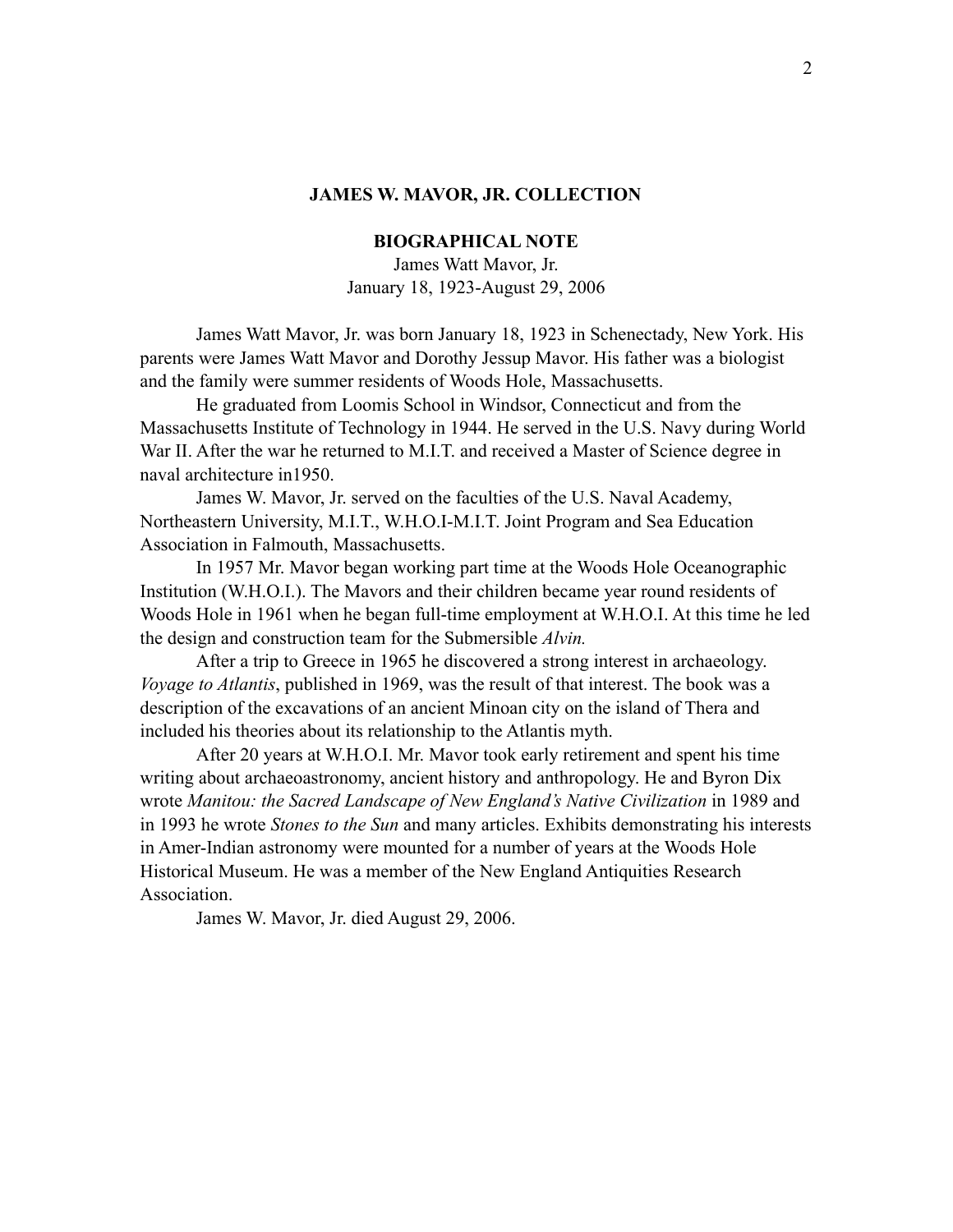#### **SCOPE NOTE**

In late 2006 the family of the late James W. Mavor, Jr. presented the Collection with his papers and research material concerning the Woods Hole, Falmouth, Martha's Vineyard and Elizabeth Island area. The papers consist of his long-time research into Amer-Indian archaeoastronomy, early explorers of New England and the origin of the name "Woods Hole".

Other papers and research material which did not concern Woods Hole were given to Harvard and other institutions.

The 16 boxes of papers contain his notes, handwritten charts and diagrams, marked xerox copies of maps and charts, nautical charts, photographs, field books and research notebooks, correspondence, copies of relevant articles, video tapes and gallery guides for exhibits. There are also drafts of articles which were published or presented by Mr. Mavor (two written for the Woods Hole Historical Museum's journal *Spritsail* : "Why Woods Hole" and "Bartholomew Gosnold's 1602 Voyage to Cape Cod In Verrazzano's Wake") and the booklet *Stones to the Sun*.

The papers were organized by Mr. Mavor into subject groups and have been archived in the same order in which they were received. There are many notes and diagrams which are cryptic in meaning but had significance to Mr. Mavor within the subject being researched.

A great deal of the material concerns stone walls and stone markers understood by Mr. Mavor to have been used by the local Native American population for astronomical reasons. Other material concerns early explorers to the Cape Cod and New England area.

The papers concern: The Name of "Woods Hole"; Woods Hole; Exhibits and Related Material; Falmouth; Elizabeth Islands, Martha's Vineyard; Cape Cod Names, Places – Why Woods Hole?; Cape Cod, Naushon, Weepeckets; Pasque; Gosnold I; Gosnold II; Verrazzano and Cabot.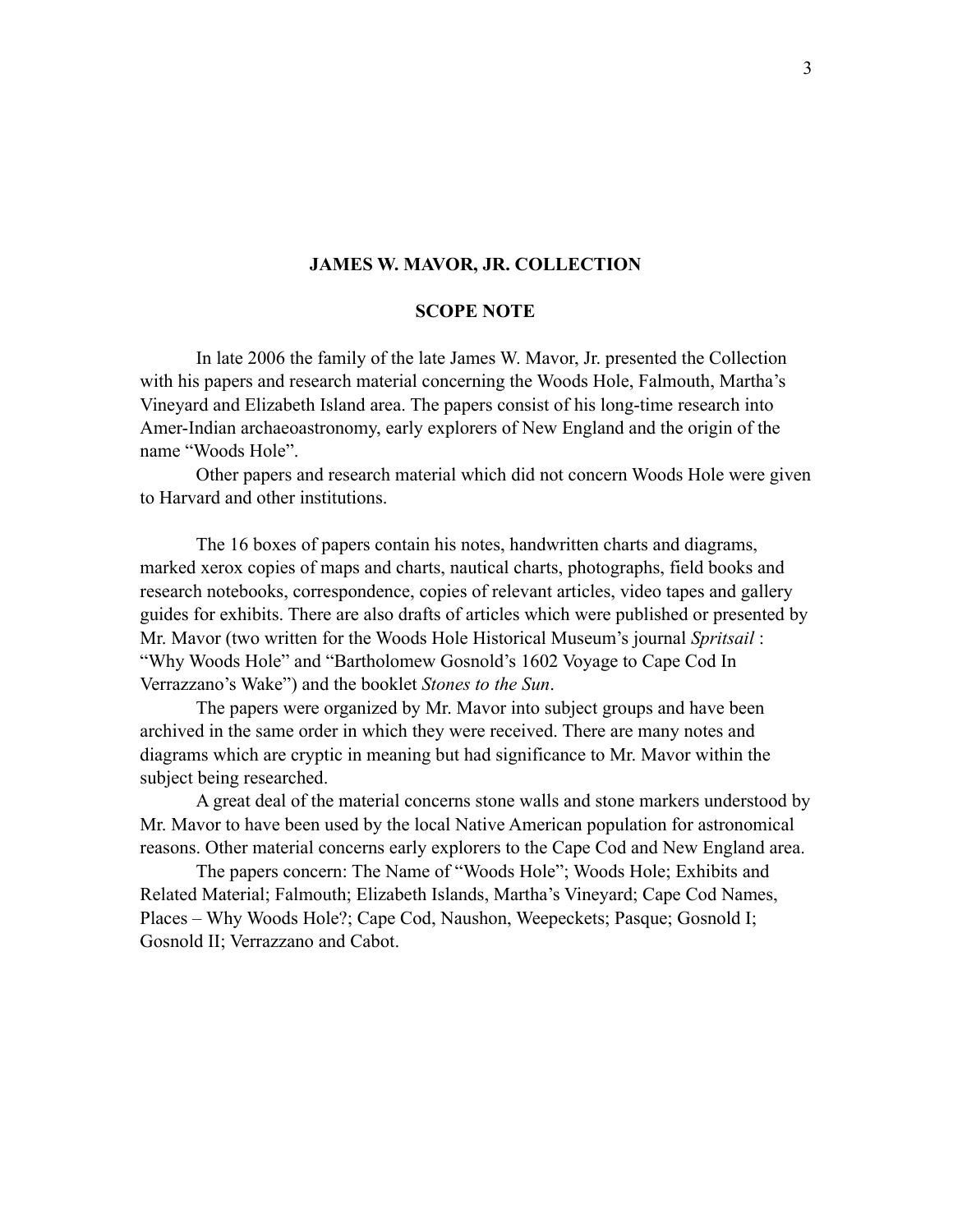Donated to WHHC in March 2007 and January 2008 (08-1)

*NOTE: Each box and the folders in the collection are arranged as they were in James W. Mavor's original boxes and bear the same outside labels. Some items are grouped together in a manner not logical to anyone but the author-collector and there is also a great deal of repetition.* 

# **BOX 1 WOODS HOLE - NAME**

- 1. Mavor, Jr., James W. *Stones to the Sun.* Booklet.
- 2. Turtle Designs
- 3. Newsletter: *Woods Hole Passage*, December 1982.
- 4. 1654 Deed to Naushon Island, typewritten transcription.
- 5. Proprietors Records of the Town of Falmouth, typewritten transcription.
- 6. Distances in the Elizabeth Islands and other islands, handwritten notes.
- 7. 1679 Indian Deed to Woods Hole, copy and description.
- 8. Stone walls on the Vineyard, descriptions, map and cover letter, 1988.
- 9. "Worshipping in the Woods", xerox copies of Falmouth *Enterprise* article, 1888.

1.10 Sketch Map of Old South Road, Gay Head, Martha's Vineyard, with house sites identified.

1.11 Land of H.H. and S.B. Fay, March 1912. Reduced xerox copy of a blueprint. *Poor copy. An original blueprint of this plan is in WHHC Fay Plan Collection.* 

1.12 "A Young Falmouth Enters the 18th Century", Falmouth *Enterprise* article in Mailaway Edition, May 23, 1986. Xerox copy.

1.13 Emerson, Amelia Forbes. *Early History of Naushon Island* by. Excerpts, xerox copies.

1.14 "Waskosim's Rock Towers Over Chilmark, with a History Dating to Old Indian Lore", Vineyard *Gazette*, September 3, 1986 (xerox copy).

1.15 Roads and Bounds (West Falmouth), copied from original record of 1753 (copy).

1.16 1857 Coast & Geodetic Survey Map of Woods Hole, updated 1895, copy marked in red.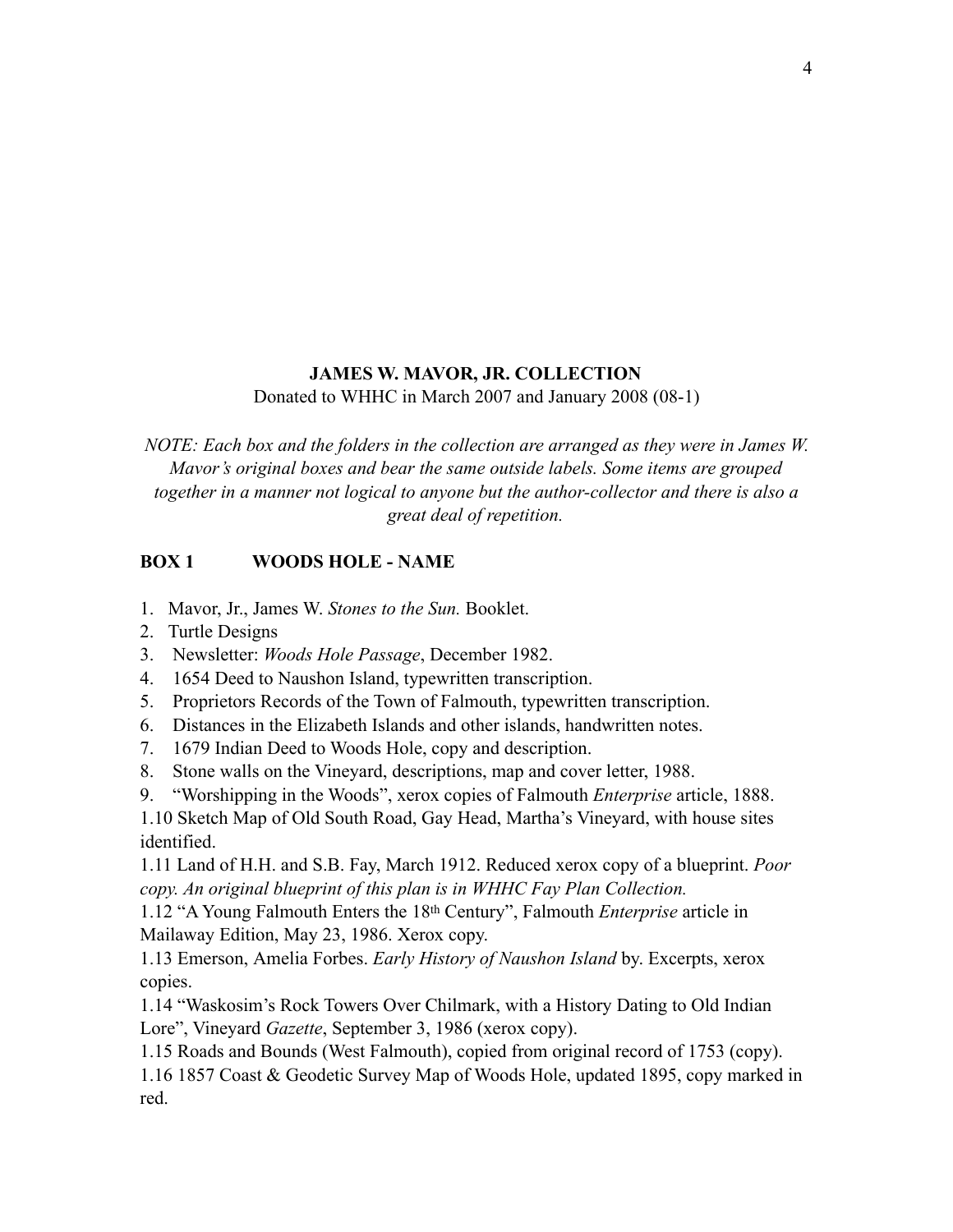1.17 *Three Islands*, excerpt on Nashawena – early history. Xerox copy.

1.18 Letter from James W. Mavor, Jr. to Russell, November 28, 1997, re origin of "Woods Hole".

1.19 *Atlantic Visions*, Boole Press, Dublin, 1989, with article by James W. Mavor, Jr. and Byron E. Dix: "An Icelandic Horizon Calendar, Key to Vinland". Xerox copy.

1.20 MapHist: email discussion group on history of cartography, various entries.

1.21 List of addresses and contacts on yellow sheet.

1.22 Naushon Island Quadrangle, chart of Commonwealth of Massachusetts, Department of Public Works. Xerox copies.

1.23 Nautical Chart, U.S. Coast & Geodetic Survey, Nantucket Sound and Approaches.

1.24 Charts with sections of Elizabeth Islands, xerox copies with ink markings.

1.25 Notes on Shoal Hope and Gabriel Archer's Account of 1602 Gosnold Voyage.

Charts with ink markings (xerox copies).

1.26 Notes on word origins of "Woods Hole".

1.27 Indian Deeds (copies) and Notes.

1.28 "The Mormon Connection: LDS Church and Genealogy" by Jan McClintock.

1.29 Dukes County Historical Society Publications: *The Old South Road of Gay Head* by Edward S. Burgess, July 1926.

1.30 Notes on origin of "Woods Hole" and other "Holes".

1.31 "Why Woods Hole and Other Curious Place Names? By James W. Mavor, Jr.,

January 24, 1998. Complete extended manuscript in red binder.

1.32 "Why Woods Hole and Other Curious Place Names? By James W. Mavor, Jr., April 23, 1998. Edited version.

1.33 *Spritsail* article, Summer 1998, "Why Woods Hole?". Selection of possible illustrations.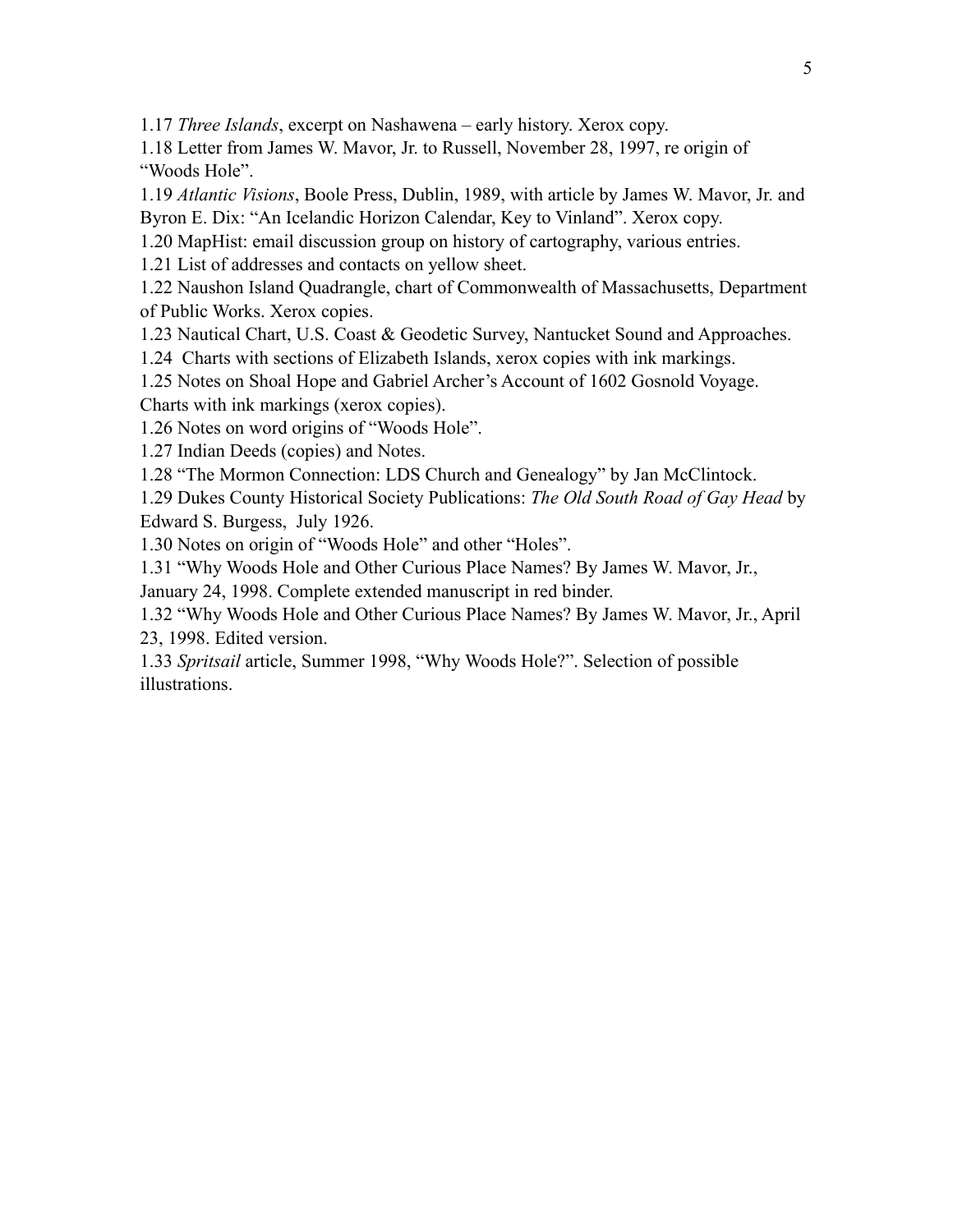## **BOX 2 WOODS HOLE**

- 2-1. Star alignments.
- 2-2. Stone wall alignments.
- 2-3. Woods Hole and Vicinity: Maps.
- 2-4. Drawings of arrow heads.
- 2-5. Photos.
- 2-6. Pamphlet: The Woods Hole Waterfront Park Dedication, August 8, 1982.
- 2-7. Dates and descriptions of explorers' maps.
- 2-8. Notes on early Indians in New England and Cape Cod.
- 2-9. Quotes from Brereton & Archers record of Gosnold's voyage, 1602.

2-10. Commentary by Phillip Butler on "Pagan Practices of Colonial Woods Hole" and stone circles underlying Woods Hole Village Cemetery, April 30, 1982.

2-11. Notes from Brereton  $&$  Archer, on shallops, etc.

2-12. Booklet: *Sparrow-Hawk, a Seventeenth Century Vessel in Twentieth Century America.* H.H. Holly, 1969. Original and xerox copy.

- 2-13. Early Maps: Cape Cod and New England.
- 2-14. Early Maps: North America.

2-15."He's Looking for Time in the Rocks", Cape Cod *Times*, Tuesday, April 13, 1982. (article on James W. Mavor, Jr.).

- 2-16. Photos of Stone Formations (models).
- 2-17. Plots of Historic Sea Levels.

2-18. Cape Cod Stone Walls; "The Village Cemetery and the Churchyard of the Church. of the Messiah in Woods Hole" by Oliver B. Brown, Col. USA (Ret.). Copy.

2-19. "The Early Settlement of Woods Hole" by James W. Mavor, Jr. Multiple copies and notes.

2-20. Excerpts from *The Diary of Ruth Anna Hatch, 1881*. Two copies.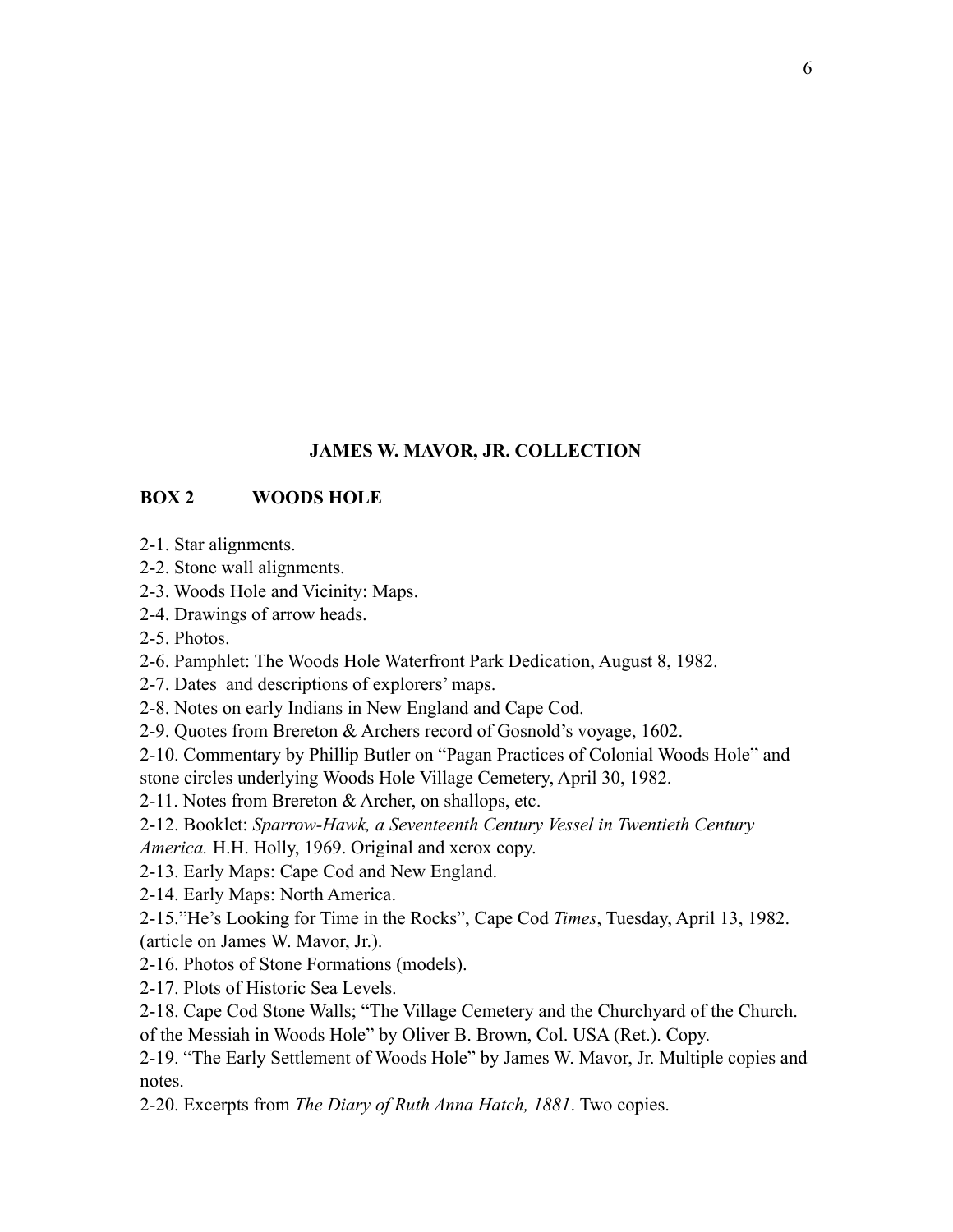- 2-21. Faroe Islands, notes and information.
- 2-22. Early Maps and vessels.
- 2-23. Aerial photo, location unknown.
- 2-24. Plot of rock alignments from Mowing Hill, Woods Hole.
- 2-25. Gosnold. Illustrations.

2-26. Summaries of four articles on anthropological field work: "Prehistoric People of Munsungun Lake" (Maine), "Ecology of Pleasant Bay" (Cape Cod), "Early Man: The Desert Maker?" (Kenya), "Megalithic Tombs of the Severn Valley" (England).

2-27. Articles on rocks: "Rock Piles Generate Curiosity", article from Falmouth *Enterprise*, February 11, 1980 (copy, "Rediscovered Indian Rock Was A Colonial Landmark", Falmouth *Enterprise*, February 15, 1980 (copy). Article on Mavor's and Dunkle's research into stone piles.

2-28. "Ancient Stones Put Roadblock In WHOI Plans for Quissett Site", Falmouth *Enterprise* November 30, 2001.

#### **JAMES W. MAVOR, JR. COLLECTION**

### **BOX 3 EXHIBITS AND RELATED MATERIAL, 1999-2002**

- 3-1. Sunsets and Calculations.
- 3-2. Naushon Topo Maps (xerox copies).
- 3-3. Woods Hole Topo Maps (xerox copies).
- 3-4. Land Profiles and Solstice Angles: Beebe's Woods, Quissett, Woods Hole.
- 3-5. Sun Angles: Weepeckets, Kettle Cove (Naushon).
- 3-6. Calendar Dates and Events, 1400 A.D.
- 3-7. Distant Suns. 1400 AD (plots).
- 3-8. Exhibit 1991: Early Times in Woods Hole.
- 3-9. Exhibit 1993: Stones to the Sun.
- 3-10. Exhibit 1993: Stones to the Sun Audio Script.
- 3-11. Exhibit 1995: Stones to the Sun.
- 3-12. Exhibit 1996: Video.
- 3-13. Woods Hole Historical Collection Exhibit Committee Meeting Minutes, November

2, 1998.

3-14. NEARA Conference, November 2002.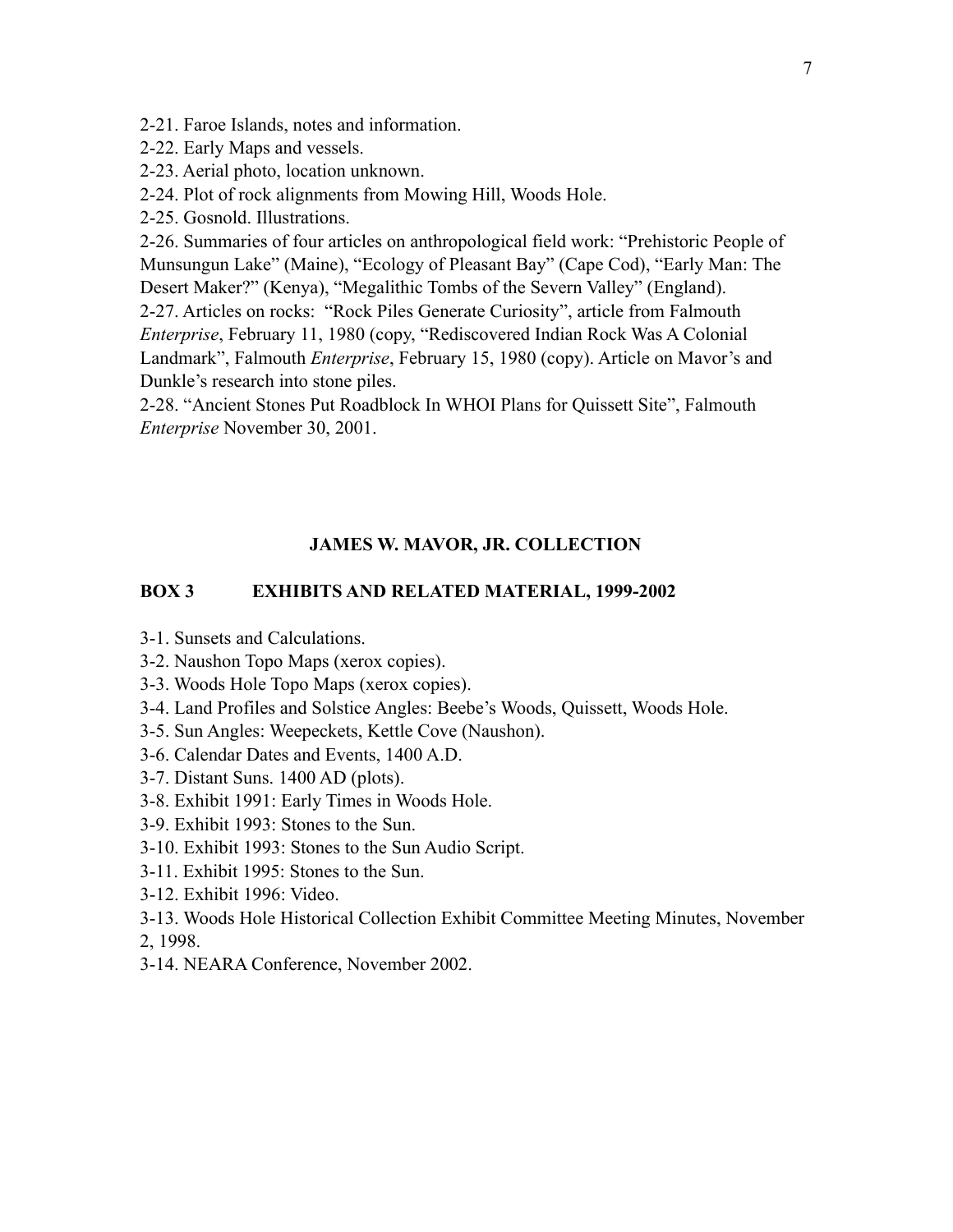#### **BOX 4 FALMOUTH**

- 4.1 Falmouth, Topo Maps and Stone Sites (copies).
- 4.2 Ancient Site Survey, Deer Pond, North Falmouth, 1979.
- 4.3 Indian Deed, 1690, Translations (copy).
- 4.4 Notes and Plot of Drumlin Road Stone Piles, 1982.
- 4.5 Letter and Drawing from Charles A. White, Civil Engineer to William Dunkle, July 4, 1984, re Chapoquoit rock, copy sent to JWM by Bill Dunkle.
- 4.6 Maps of West Falmouth, copies (*Book of Falmouth*, p. 433).
- 4.7 Sun Azimuths, Kettle Cove, 1982.
- 4.8 "Stone Walls of the Vineyard", Martha's Vineyard *Times*, May 16, 1985 (copy).
- 4.9 Pocasset Area (?) Topo Maps (copies).
- 4.10 Material relating to Proposed Sewage Treatment Plants, Woods Hole Fire Station lot and West Falmouth Industrial Park, 1981.
- 4.11 Falmouth Historical Commission, Archeological Resource Report, February 27, 1981, by James W. Mavor, Jr. and William M. Dunkle, Jr. (3 copies).
- 4.12 Unidentified Topo Maps (copies).
- 4.13 Stone Solstice Features, Beebe Woods, diagrams.
- 4.14 Stone Effigy, WHOI's Quissett Campus, hand drawn plot on grid with colored ink.
- 4.15 Indian Names from *Early History of Naushon Island* with Topo Map and Diagram (copies).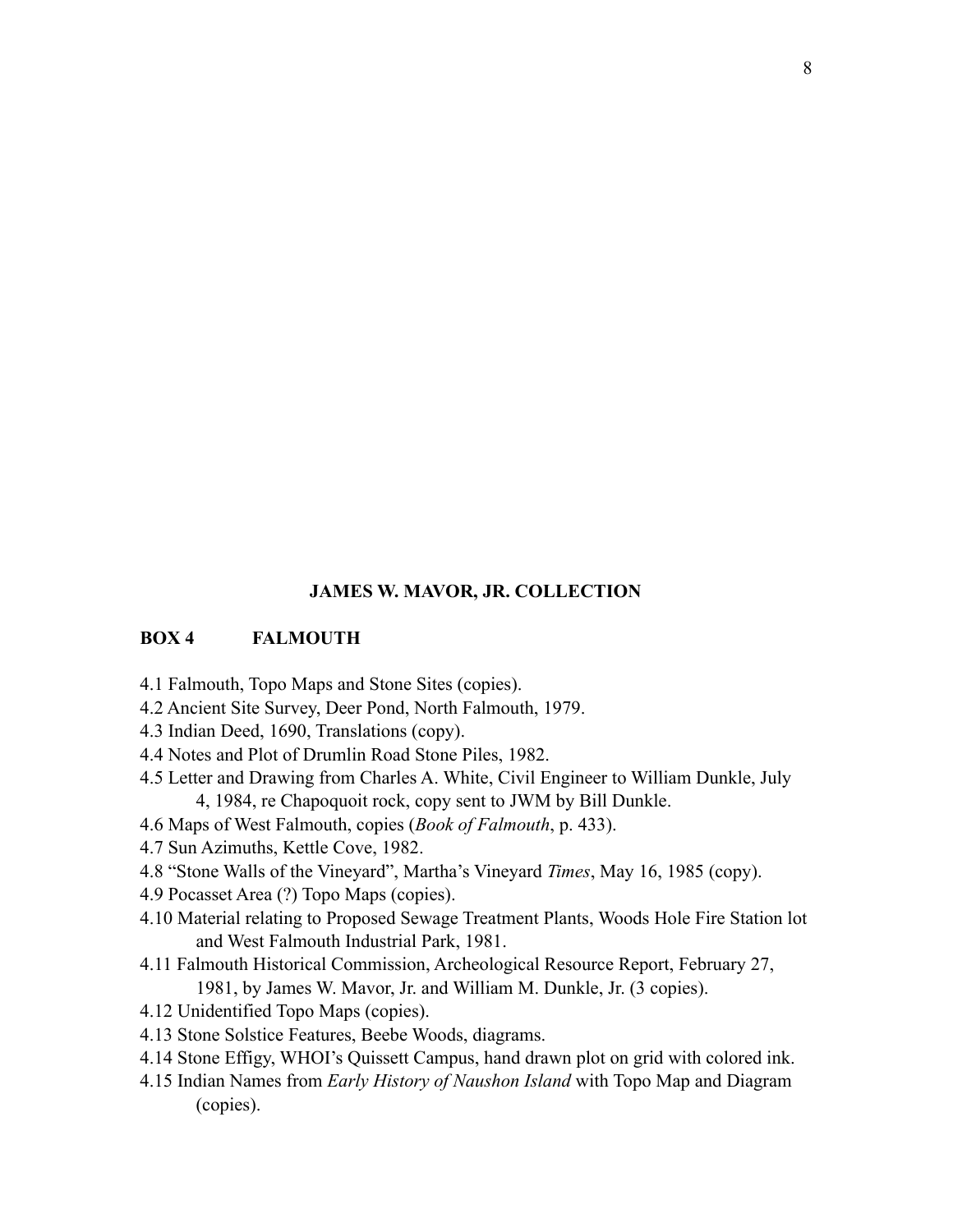- 4.16 Miscellaneous Descriptions of Woods Hole Historical Collection Exhibit, 1991.
- 4.17 Falmouth, Massachusetts, Reconnaissance Survey of Cultural Resources in Alternative Sewerage Project Areas. Raber Associates, December 1981. Conducted for C.E. Maguire, Inc., Providence, R.I.
- 4.18 North Falmouth Stone Pile Survey (original drawings on drafting paper).
- 4.19 Kettle Hole Calculations (drawings on lined paper).
- 4.20 Woods Hole Historical Collection Christmas Exhibit Catalog, 1979.
- 4.21 *The Search for Lost America*, The Structures: Shapes of Time Past (stone piles) (copies).
- 4.22 Bibliography of Byron E. Dix and James W. Mavor, Jr. articles (handwritten list).
- 4.23 Stone Pile Groups of Falmouth, Ma. (Thomas Landers Road area), 1979-1981 (copies).
- 4.24 Massachusetts Historical Commission, Letter to David R. Westcott, C.E. Maguire, Inc., April 20, 1981, re Archeological Survey, Water Pollution Control Project, Falmouth.
- 4.25 Falmouth Topo Maps with calculations.
- 4.26 "The Stone Piles of North Falmouth, Mass.", a preliminary report to the Falmouth Planning Board by William M. Dunkle, Falmouth Historical Commission, James W. Mavor, Jr. Goddard Archaeological Research group, Early Sites Society, Archaeological Institute of America. December 7, 1979 (copy).
- 4.27 North Falmouth/Hatchville Indian Stone Sites, diagrams, blueprints of diagrams.
- 4.28 Memo to the Falmouth Historical Commission from JWM re stone mounds, with additional material attached (topo maps, etc.), June 26, 1985.
- 4.29 Letter to Victoria H. Lowell, with additional material attached (topo maps and maps), re Beebe Woods stone mounds, January 12, 1986.
- 4.30 "Archaeological Sites within the town's 400 acre conservation area in West Falmouth". Handwritten manuscript (6 pages).
- 4.31 "Rediscovered Indian Rock Was A Colonial Landmark", Falmouth *Enterprise,* February 15, 1980. Xerox copies of article and handwritten notes.
- 32. "Stone Mounds and Stone Rows" by James W. Mavor, Jr. For Falmouth Tricentennial Book (*The Book of Falmouth*). Original June 12, 1984. Revised, Dec. 5, 1984. Six copies with various revisions and notes.
- 33. Material relating to Stone Piles Site III, Spectacle Pond, North Falmouth (actually Hatchville).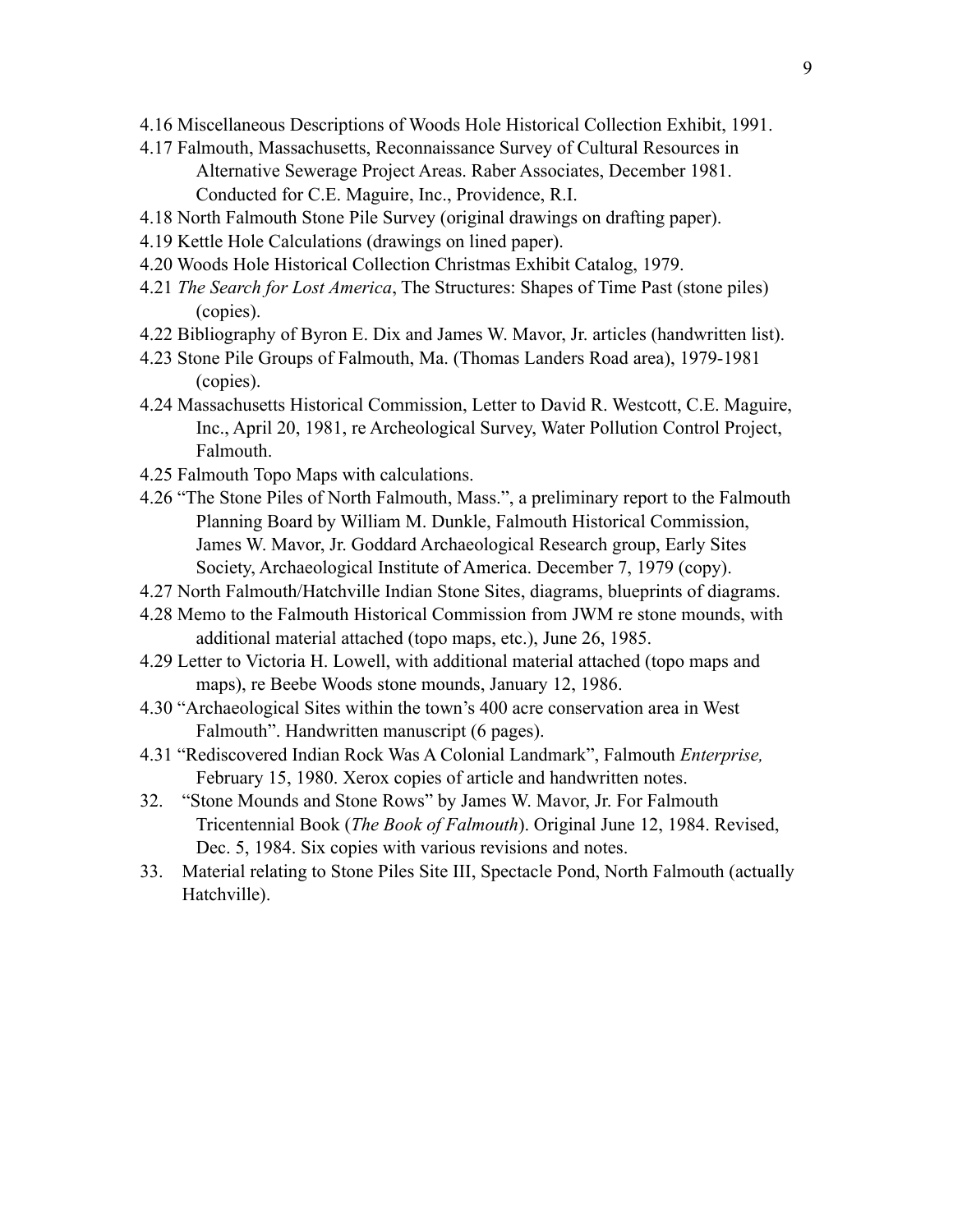## **BOX 5 FALMOUTH**

- 5.1 Bibliography from Anne Yentsch papers.
- 5.2 Miscellaneous Calculations Stars and Maps.
- 5.3 Indian Rock Site North Falmouth.
- 5.4A Clipping, Falmouth *Enterprise*, n.d. "Site Proposed for an Industrial Park"
- 5.4B Clipping, Falmouth *Enterprise*, n.d. "Industrial Development Board Wants Map of 400-acre West Falmouth Tract".
- 5.5 Copy of pages 12-13, *Falmouth-By-The-Sea*, "Trout Fishing in Falmouth". Xerox copy.
- 5.6 Ancient Site Survey, Deer Pond, North Falmouth (cairn sites). Xerox copy.
- 5.7 "A Memo to the Falmouth Historical Commission from James W. Mavor, Jr.", June 26, 1985. Two typewritten copies. (Re stone mounds).
- 5.8 Assorted letters, notes and copies of material relating to archaeological sites in Falmouth.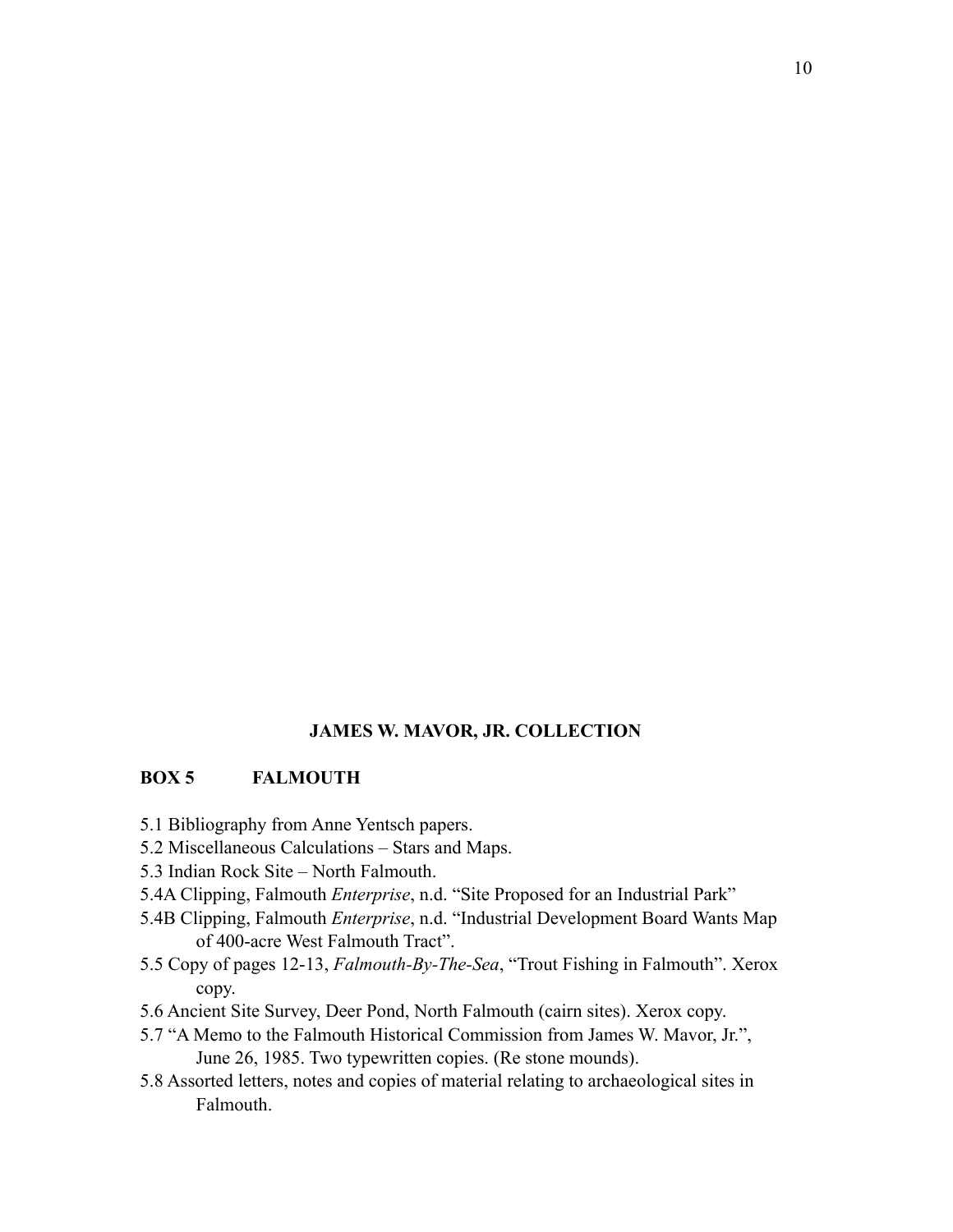- 5.9 Annual Report of the Salt Pond Bird Sanctuaries, Inc., June 1979.
- 5.10 Topo map and drawing of proposed sewage treatment plant, letter from Don Shea, n.d.
- 5.11 Hand-drawn topo map and calculations for Rock A & Rock C, unknown location.
- 5.12 Topo maps Falmouth.
- 5.13 Indian Rock Stone Piles & Solstice Calculations.
- 5.14 Notes on Indian Resources mentioned in a report (sewage site?).
- 5.15 Topo Map, unknown location (Burnham Drive?).
- 5.16 Diagram of Site XIV.
- 5.17 Bibliography: Cape Cod and Eastern Massachusetts.
- 5.18 Ancient Map of European and Atlantic Shore Lands. Xerox copy.
- 5.19 "A Transcription of The Proprietors Records and a Compilation of Transcriptions of Indian Deeds Pertaining to Falmouth, Massachusetts, for the Period 1654 to 1700", Prepared for the archives of the Falmouth Historical Society and the Woods Hole Historical Collections". Various draft versions with notes and corrections.
- 5.20 "Sacred Landscapes of Falmouth" by James W. Mavor, Jr. Falmouth Historical Society talk, November 7, 1998.
- 5.21 "Three Lectures on the Early History of the Town of Falmouth…, Delivered in the Year 1843, by Mr. Charles W. Jenkins, of Falmouth". Reprint, 1889. Xerox copies of excerpts.
- 5.22 Proprietors and early records of Falmouth. Xerox copies and notes.
- 5.23 Seth Giffords Sheeps Earmarks Log, n.d. Falmouth Historical Society, n.d. Xerox copy.
- 5.24 Interpretation of early writing, handwritten marks and words.
- 5.25 Maps of Beebe Woods and stone sites. Xerox copies.
- 5.26 Topo Maps Falmouth. Xerox copies.
- 5.27 Diagrams of a Rock, Photo, Topo Map.
- 5.28 Shanks Pond. Assorted material.
- 5.29 West Falmouth. Assorted material.
- 5.30 "Digging Into History Is His Passion and His Work", Falmouth *Enterprise*, January 25, 1985. Article on Bernard LaCouture, archaeologist and anthropologist.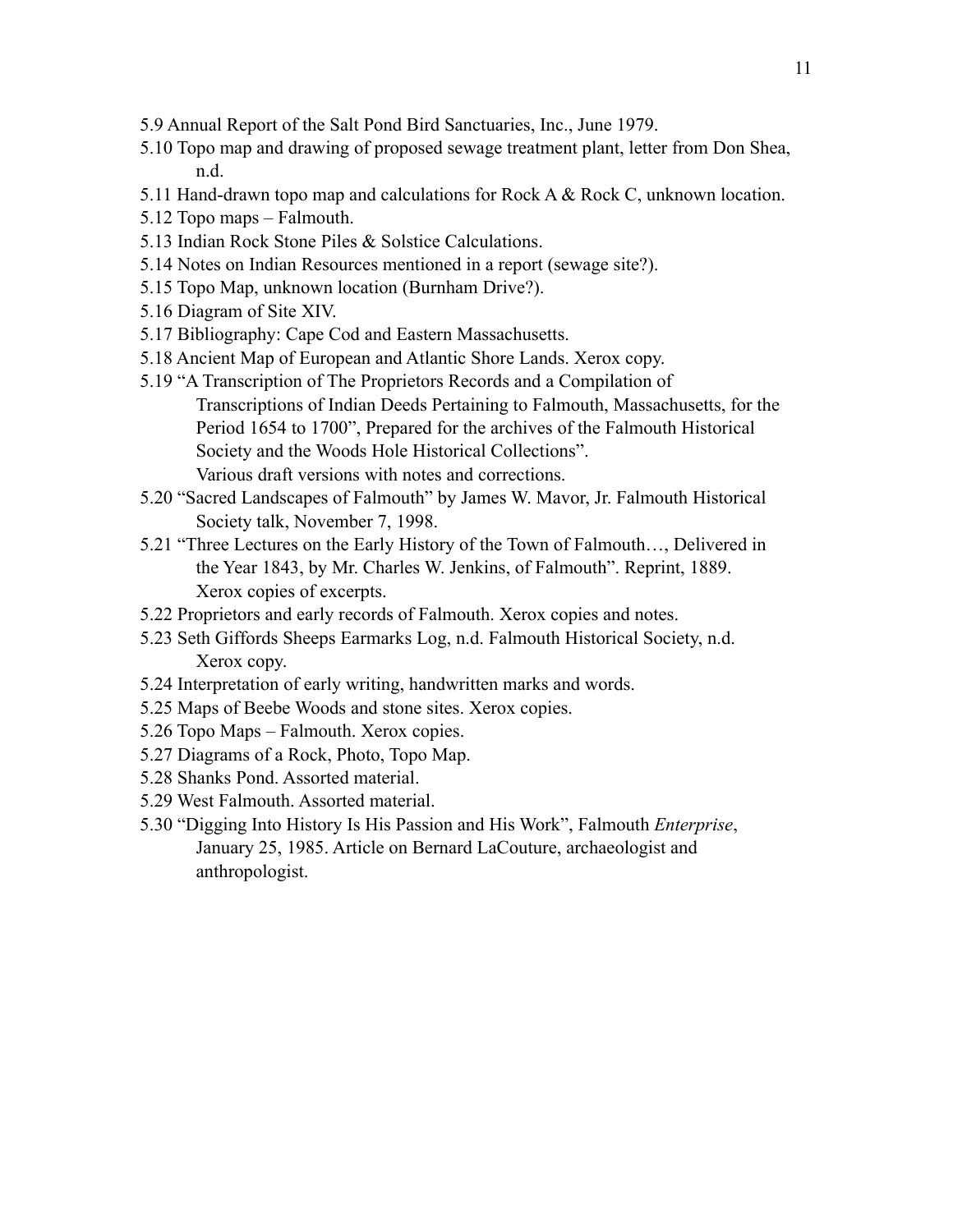### **BOX 6 ELIZABETH ISLANDS, MARTHA'S VINEYARD**

- 6.1 *Early History of Naushon Island* by Amelia Forbes Emerson, pp.157-8 (Winthrop era). Copies.
- 6.2 *Early History of Naushon Island* by Amelia Forbes Emerson, pp.373-4 (Bowdoin letters). Copies.
- 6.3 *Early History of Naushon Island* by Amelia Forbes Emerson, pp. 1-30. Copies
- 6.4 "The Tenant Farmers of Naushon", a report based on historical documents and an archeological survey by Anne E. Yentsch, Department of Anthropology, Brown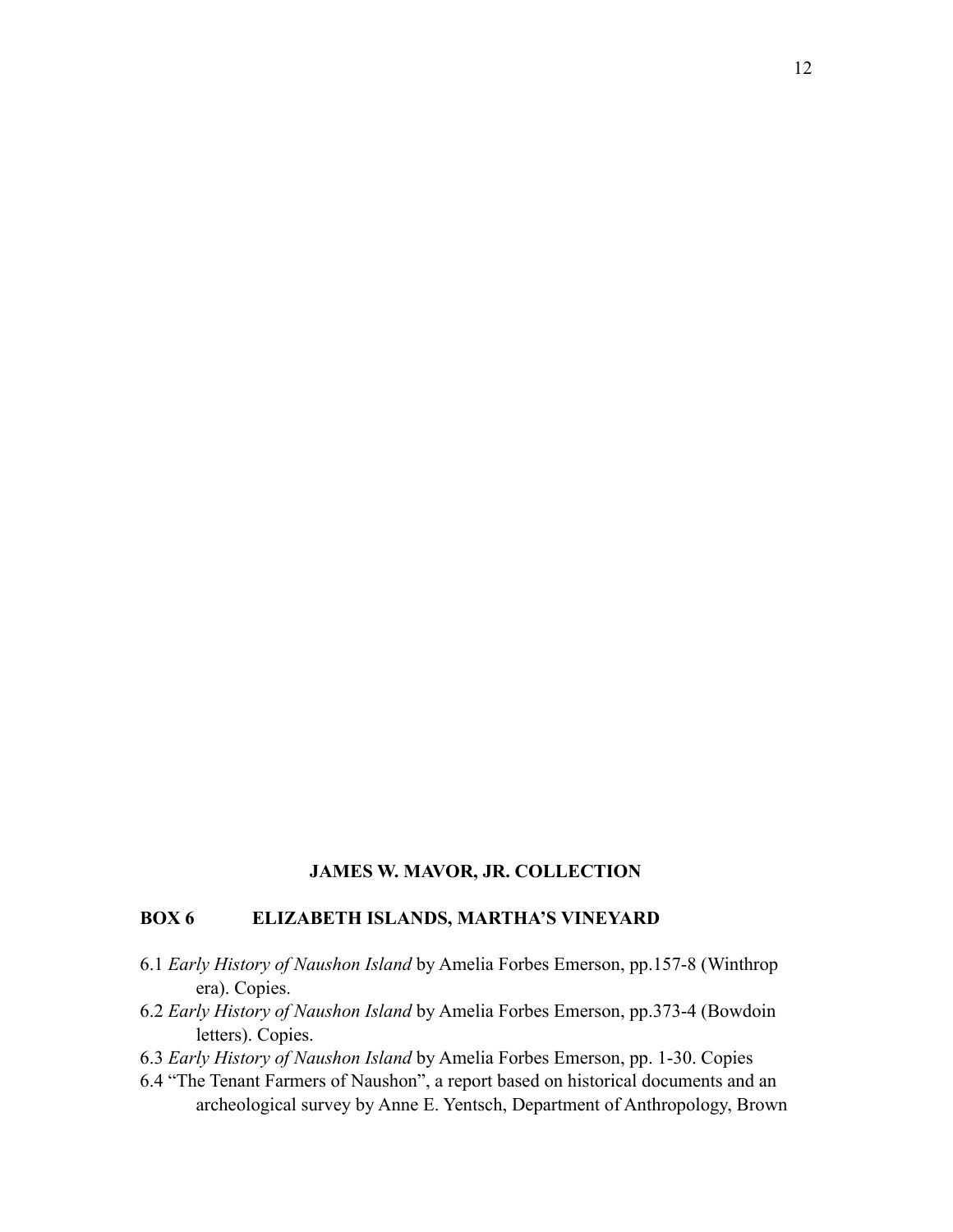University, 1976. Copy.

- 6.5 Map of Naushon with roads and areas labeled.
- 6.6 Chart of Naushon and Pasque with annotations.
- 6.7 Correspondence, etc. from James W. Mavor, Jr., re equinox watching site, Kettle Cove, Naushon, 1993.
- 6.8 Kettle Cove (Naushon) Alignment
- 6.9 Correspondence, Notes, with Gonzalo Leon re stone circles, 1993.
- 6.10 "Two Possible Sun Watchers' Shrines In Coastal New England", James W. Mavor, Jr., January 27, 1993. Typewritten manuscript.
- 6.11 Photos: Equinox rocks on Pasque (6.11.1-25), Stone sites at Christiantown, Martha's Vineyard (6.11.26-34), JWM playing accordion (6.11.35).
- 6.12 "Little Folk Part of Island Lore" (Cuttyhunk), Boston *Globe*, March 17, 1995.
- 6.13 Martha's Vineyard Topo Maps and Charts. Copies.
- 6.14 "Early Man on Martha's Vineyard" Carnegie Magazine, May/June 1983. Copies.
- 6.15 Handwritten notes on stone chambers on Martha's Vineyard.
- 6.16 Letters re Vacation on Tuckernuck, 1991.

6.17 Book: *Nomans Land Island, History and Legends* by Bertrand Wood, 1978.

6.18 U.S.G.S.- Massachusetts Department of Public Works topo chart: Naushon Island Quadrangle (rolled).

6.19 U.S.G.S.- Massachusetts Department of Public Works topo chart: Cuttyhunk Quadrangle (rolled).

- 6.20 U.S. C.& G.S. coastal chart: Robinsons Hole and Quicks Hole (rolled).
- 6.21 Aerial color photo (20 x 20 inches) of three Elizabeth Islands (rolled).

## **JAMES W. MAVOR, JR. COLLECTION**

## **BOX 7 CAPE COD: NAMES, PLACES – WHY WOODS HOLE?**

7.1 Banks. *History of Martha's Vineyard*, pp. 10-11, 60-61, 90. Xerox copies.

- 7.2 Freeman. *History of Barnstable County*, various pages. Xerox copies.
- 7.3 Handwritten notes on place names: Cape Cod and the Islands.
- 7.4 Pages from *A Genealogist's Letter Book* and *Genealogies by James W. Hawes:*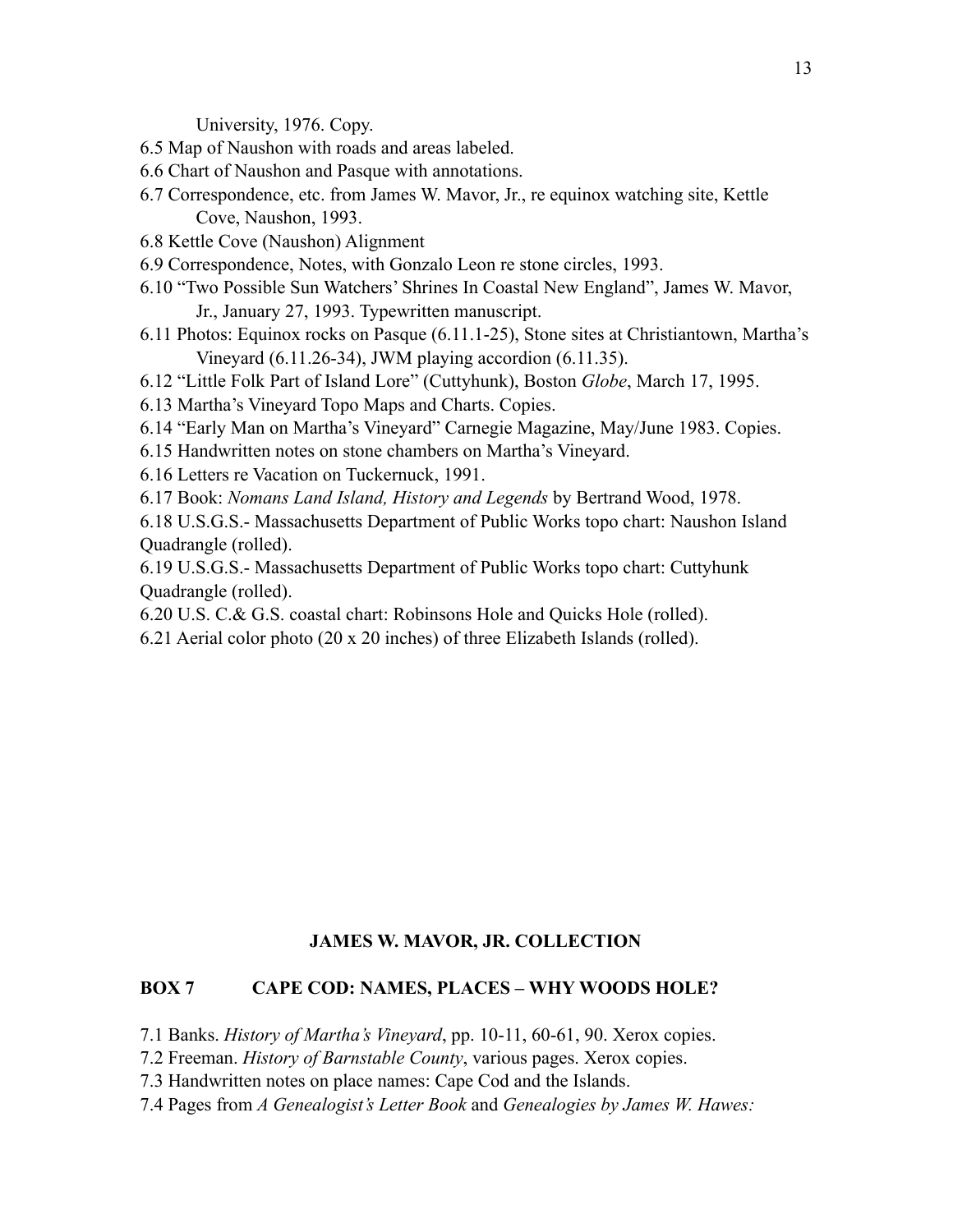Nickerson genealogy. Xerox copies.

- 7.5 Banks. *History of Martha's Vineyard*, Annals of Tisbury. Xerox copies.
- 7.6 Vinland voyages described in Norse sagas and histories: Notes.
- 7.7 Saconesset and other place names: origins. Notes.
- 7.8 Emerson, Amelia Forbes. *Early History of Naushon Island*, pp. 75-78. Xerox copies.
- 7.9 Brownson, Lydia B. (Phinney) and Maclean W. McLean. *Thomas Butler of Sandwich, Mass. (ca. 1617-1689), pp. 18-23.* Also(attached by JWM): *The Ambit Of Buzzard's Bay*, pp.54-55.
- 7.10 Maps of Plymouth, Massachusetts and area (xerox copies) and notes on "holes".
- 7.11 Origins of name "Wood". Xerox copies.
- 7.12 Hutchins. Pages re Mashpee Indians ("South Sea Indians"). Xerox copies.
- 7.13 Roscoe, Stephanie Lee. "Dreaming Monomoy's Past, Waking Its Present". Xerox copies.
- 7.14 Purchase of Martha's Vineyard. Copies of various pages on this subject.
- 7.15 1654 Map. Handwritten notes on place names for the map.
- 7.16 *General History of New England*, pp. 426-431. Xerox copies.
- 7.17 Salisbury, Neal. *Manitou and Providence, Indians, Europeans, and the Making of New England, 1500-1643*. Oxford University Press, 1982. Xerox copies of selected pages.
- 7.18 *The Heritage of Bournedale Village*. Xerox copies of pages re the Comassakumkanet Indians.
- 7.19 *Passengers and Fleets*. Xerox copies of pages with passenger lists of the *Mayflower*, Winthrop Fleet with names marked (Wood, etc.).
- 7.20 Freeman. *History of Barnstable County*. Xerox copies of pages re Saconesset.
- 7.21 Pages from *A Genealogist's Letter Book:* John Robinson of Leyden genealogy and William Wood genealogy. Xerox copies.
- 7.22 Emerson, Amelia Forbes. *Early History of Naushon Island*. Assorted pages. Xerox copies.
- 7.23 1654 deed to Falmouth. Xerox copy.
- 7.24 Maps of Mashpee and Elizabeth Islands with hand-drawn overlays.
- 7.25 Letter to Russell, n.d., re Manitou, etc.
- 7.26 Cape Cod names mentioned on early maps. Notes.
- 7.27 King, H. Roger. *Cape Cod and Plymouth Colony in the Seventeenth Century,* 1994. Xerox copies.
- 7.28 "The Taking of Indian Land, 1648." (from Indians in Mashpee). Notes, xerox copies.
- 7.29 Articles on Woods Hole name. Xerox copies.
- 7.30 Fay, Joseph Story. *Track of the Norsemen*, 1876. Xerox copy.
- 7.31 Mavor, Jr., James Watt. *Why Woods Hole?* Two copies of draft manuscript, January 22, 1998.
- 7.32 Mavor, Jr., James Watt. *Why Woods Hole?* Manuscript versions dating January 22-24, 1998.
- 7.33 Mavor, Jr., James Watt. *Why Woods Hole?* Manuscript versions dating April 17-20,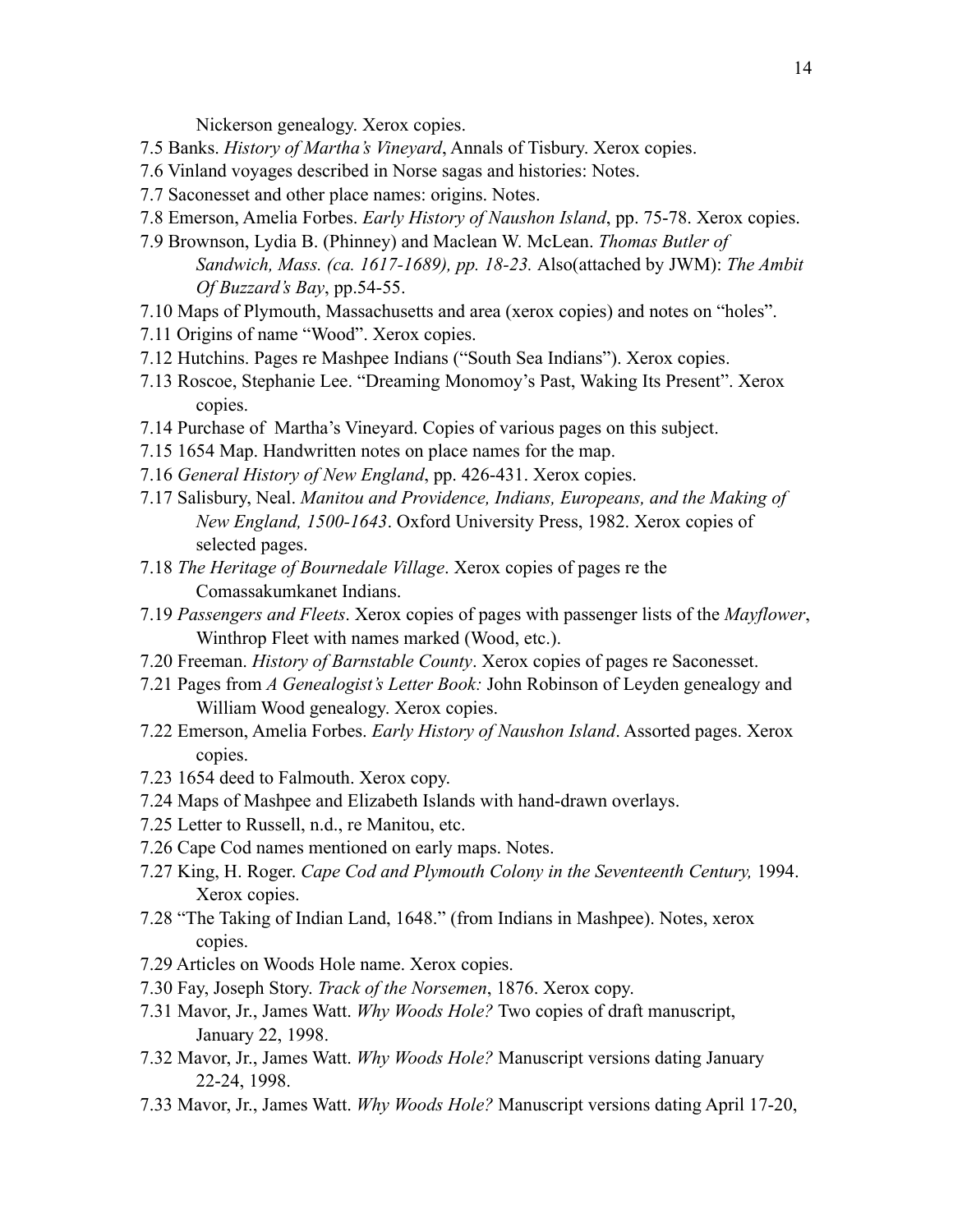1998.

- 7.34 Mavor, Jr., James Watt. *Why Woods Hole?* Manuscript and Bibliography, April 23, 1998.
- 7.35 Mavor, Jr., James Watt. *Why Woods Hole?* Handwritten background notes.
- 7.36 Magnussen, Magnus et al. The Vineland Sagas. NYU Press, 1966. Pp. 56-7. Xerox copies.
- 7.37 *Province of New York, Collateral and Illustrative Documents*, pp. 725-743. Xerox copies.
- 7.38 Handwritten notes on Martha's Vineyard.
- 7.39 Handwritten notes and background on Woods Hole history and name.
- 7.40 Letter to John H. Mitchell, Editor, *Sanctuary* Magazine, October 17, 1997.
- 7.41 Lecture notes on origins of "Woods Hole".
- 7.42 "Why Woods Hole?" Illustrations (copies) and captions for *Spritsail* publication.
- 7.43 "Why Woods Hole?" Original ink-drawn illustrations.

### **JAMES W. MAVOR, JR. COLLECTION**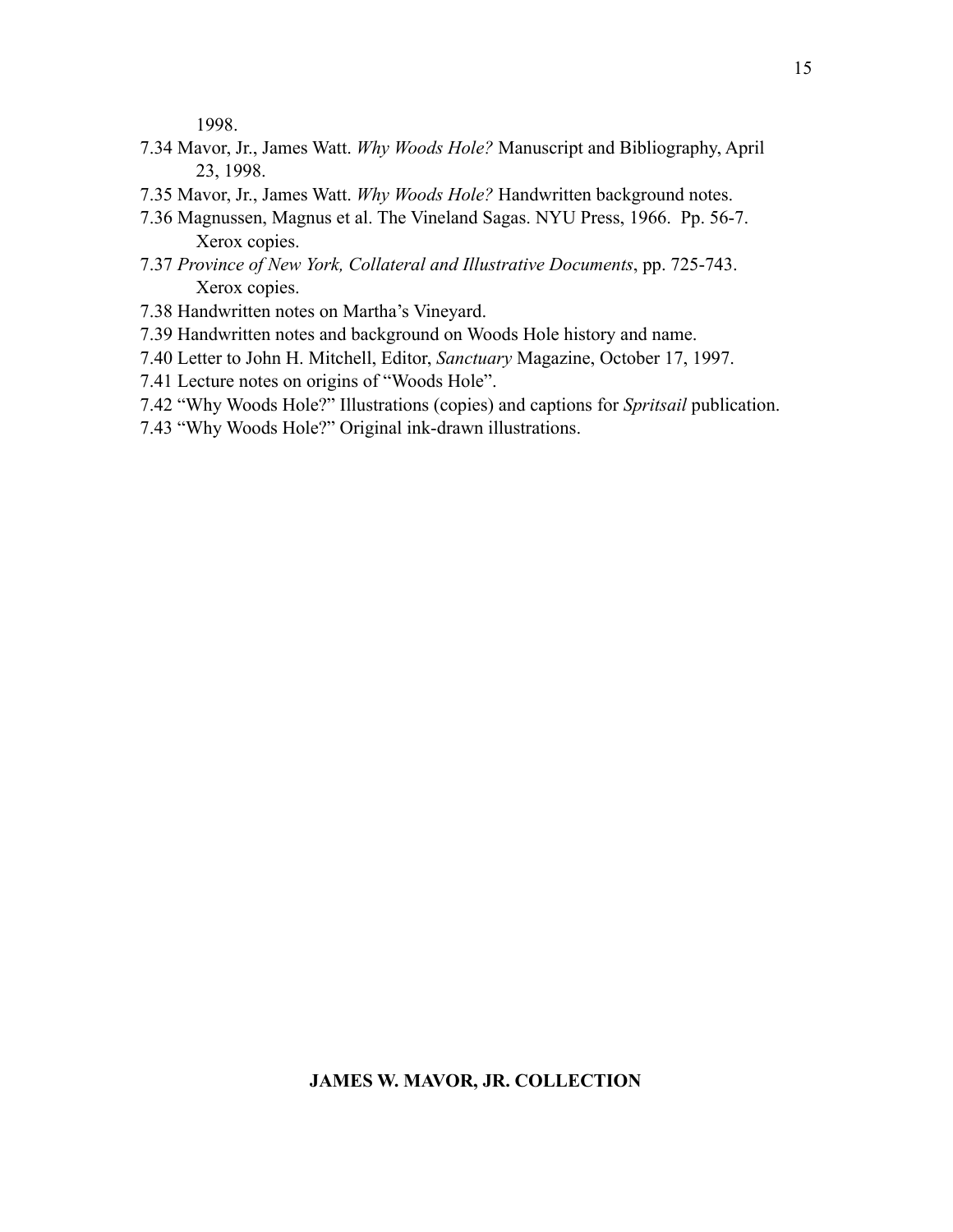## **BOX 8 CAPE COD, NAUSHON, WEEPECKETS**

- 8.1 Robbins, Maurice. "The Sandwich Path Church Searches for Awashonks", 1984. A Series, *Pathways of the Past*, published by The Bronson Museum of the Massachusetts Archaeological Society, Inc. Booklet.
- 8.2 Mavor, Jr., James W. "Stones to the Sun", video transcription text, January 24, 1996.
- 8.3 Wilson, Herman P. "The Stone Wall Legend", *Spinner*, Volume IV, 1988, People and Culture in Southeastern Massachusetts. Xerox copy.
- 8.4 Handwritten notes from *Archaeological Quarterly*, Volumes 4, 5, 6.
- 8.5 Maps and photos of stone walls and large rocks in Beebe Woods, Falmouth. Includes sunset or solstice photo (over Buzzards Bay?).
- 8.6 Topo maps and notes on rocks, maps of Quissett and Woods Hole area. Xerox copies.
- 8.7 Handwritten notes from Jeremy Korr's thesis "Cultural Landscapes in Material Culture Studies".
- 8.8 Letter, February 5, 1997 to James W. Mavor, Jr., re NEARA meeting and his book *Manitou.*
- 8.9 "Aptuxcet 1627", Sponsored by the Bourne Historical Society, Aptuxcet Trading Post, Bourne, Massachusetts. Booklet.
- 8.10 Correspondence, drawings and photos from Betsy and Jeff Brewster about sacred stones near their home in Canton, Connecticut, 1991.
- 8.11 Stone rows and piles. Various diagrams and photos. Xerox copies.
- 8.12 Purrington, Robert D. and Colby Allan Child, Jr. "Poverty Point Revisited: Further Consideration of Astronomical Alignments", *Archaeoastronomy*, No. 13, 1989. Xerox copy.
- 8.13 Natick Military Reservation. Topo maps. Xerox copies.
- 8.14 Transit figures from Queens Fort, Rhode Island, 1983.
- 8.15 Monastersky, Richard. "Sounds From the Ground, Geologists dig into the heart of the mystery known as the 'Moodus Noises' ". Xerox copy.
- 8.16 Moffett, Ross. "A Review of Cape Cod Archaeology", *Bulletin of the Massachusetts Archaeological Society*, Vol. XIX, No. 1, October 1957. Xerox copy.
- 8.17 Yarmouthport earthworks, diagrams, other information on Yarmouthport. Xerox copies.
- 8.18 Edwards, Robert L. and Arthur S. Merrill. "A Reconstruction of the Continental Shelf Areas of Eastern North America for the Times 9,500 B.P. and 12,500 B.P." *Archaeology of North America*, Volume 5, 1977. Xerox copy. Folder includes a paper titled "Resource Protection Summary, Docks, Piers and Recreational Boating".
- 8.19 McManamon, Francis P. "The Cape Cod National Seashore Archaeological Survey: 1979-80 Results". Xerox copy.
- 8.20 McManamon, Francis P. "Parameter Estimation and Site Discovery in the Northeast". Reprint.
- 8.21 Laderman, Aimlee D. ,editor. "Atlantic White Cedar Wetlands", 1987. Xerox copy.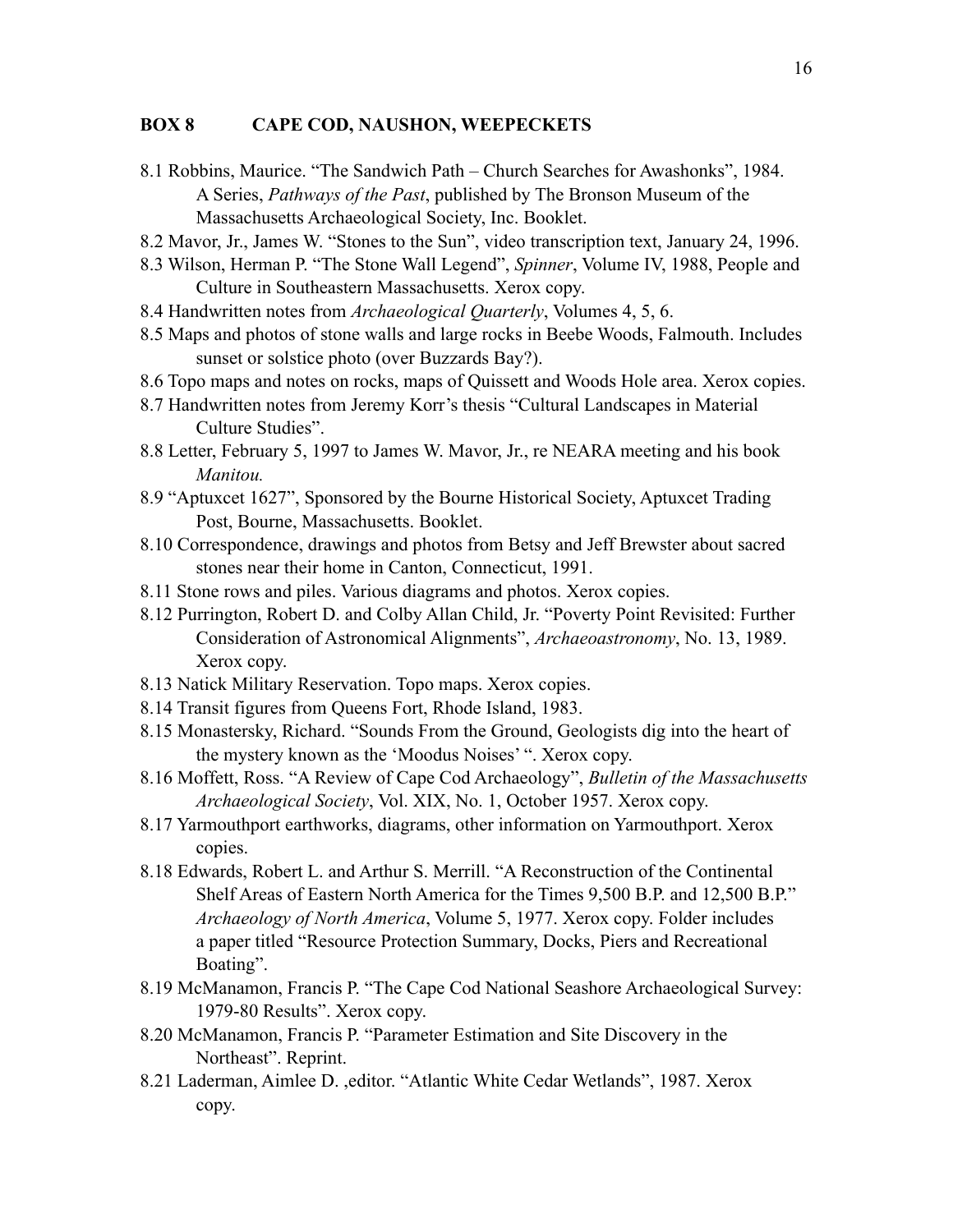- 8.22 Letter to James W. Mavor, Jr. from Mrs. Tracy, Bourne Historical Society, August 18, 1984.
- 8.23 Mavor, Jr., James W. and Byron E. Dix. "Ritual Stones of Cape Cod", May 4, 1982. Typewritten ms and xerox copy.
- 8.24 Fort Hill Trail (Eastham, MA.). Brochure, two copies.
- 8.25 Charts of Vineyard Sound, Martha's Vineyard and Cape area. Originals and copies.
- 8.26 *History of Harwich*, copies of various pages. Maps of Harwich area. Xerox copies.
- 8.27 Chart of Robinson's Hole between Pasque and Naushon Islands.
- 8.28 Ritchie, *Martha's Vineyard*, 1969. Copies of pages with archaeological sites.
- 8.29 "Drawing the Line". *Cape Cod Times*, May 2, 1982. Xerox copy.
- 8.30 Various notes and xerox copies about Cape Cod archaeological sites.
- 8.31 Fowler, William S. "Notable Upper Cape Surface Recoveries", *Bulletin of the Massachusetts Archaeological Society*, Vol. 28, No. 1, October 1966. Xerox copy.
- 8.32 Massachusetts Archaeological Newsletter, 1981.
- 8.33 Topo maps and charts: Vineyard Sound and Woods Hole area. Xerox copies.
- 8.34 Map of proposed Cape Cod Canal, 1825 (to be auctioned), reproduced in Falmouth *Enterprise*, August 5, 1980. Clipping and xerox copy.
- 8.35 Mavor, Jr., James W. "An Astronomical Alignment at Kettle Cove, Naushon Island", August 5, 1982. Xerox copy with annotations.
- 8.36 Hain, James H.W., Martin A.M. Hyman, Robert D. Kenney and Howard E. Winn, "The Role of Cetaceans in the Shelf-Edge Region of the Northeastern United States", 1981. Reprint.
- 8.37 Letter re Tri-pod Rock and Cape Stones, November 29, 1983. Copy.
- 8.38 Handwritten notes on L'Anse aux Meadows Boat Sheds.
- 8.39 Notes and material about North Falmouth (Thomas Landers Road) Stone Pile Site III.
- 8.40 Cape Cod: various clippings and notes.
- 8.41 Weepeckets: azimuths and various notes.
- 8.42 Photos Miscellaneous unidentified.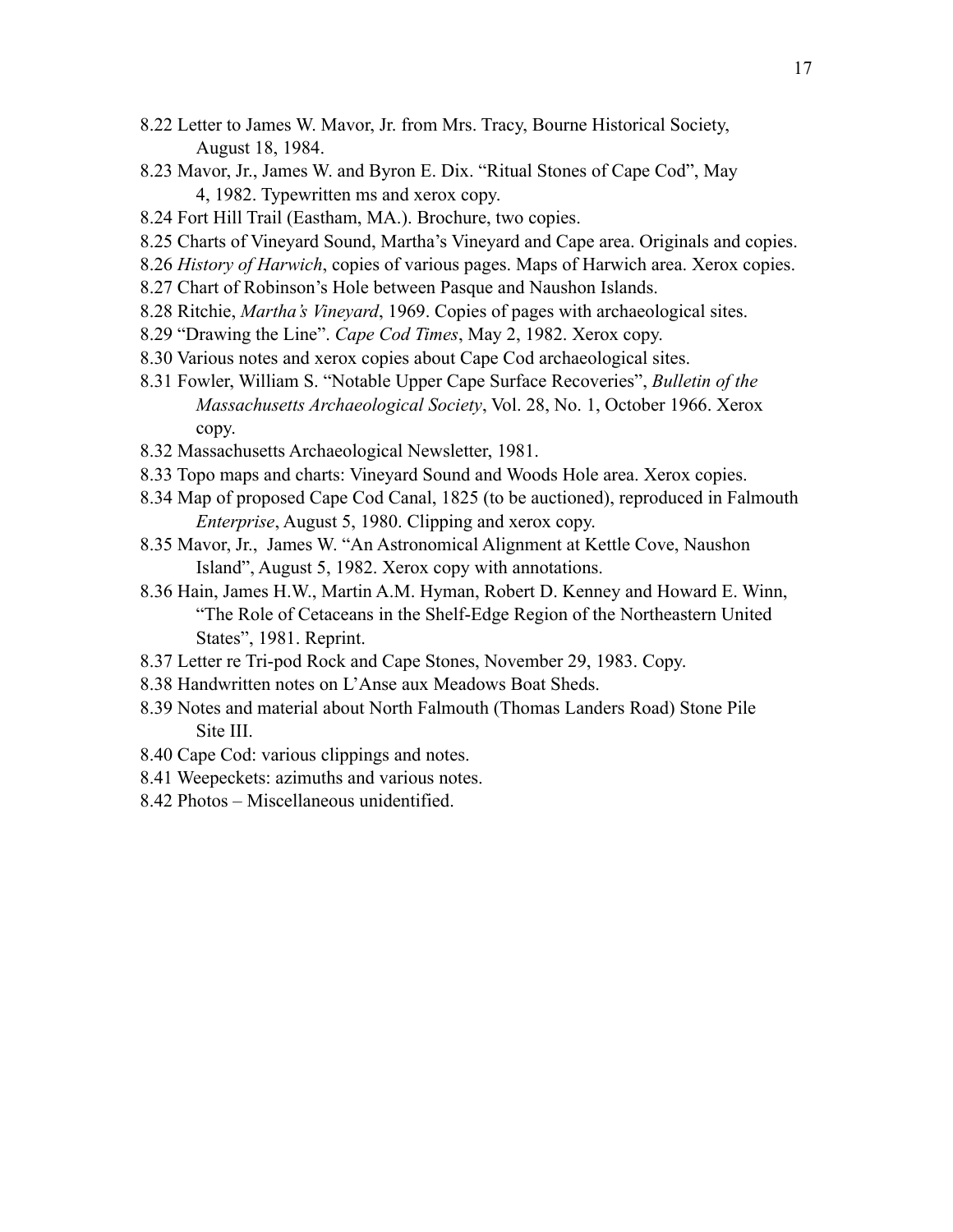### **BOX 9 PASQUE**

*This box contains both Pasque I and Pasque II of JWM's original boxes.* 

- 9.1 Topo maps (xerox copies) of Pasque with pencil annotations
- 9.2 Letter to Gon Leon, March 21, 1993, re stones on Pasque. Two copies.
- 9.3 Mavor, James W., Jr. "Two possible sun-watchers' shrines in coastal New England", January 27, 1994 (revised). Typewritten ms.
- 9.4 NOAA Chart of Pasque and Naushon. Xerox copy.
- 9.5 Diagram of stone wall or row. Xerox copy.
- 9.6 Handwritten notes re *The Story of Tuckernuck* by Louise Stark (1959).
- 9.7 Handwritten notes re *Quickstep* 24, 1986 (sailboat).
- 9.8 Topo maps and charts of Pasque with annotations and hand drawn sketches of wall construction.
- 9.9 Pasque farmhouse cellar, pencil sketch, 1992. Topo map with annotations. Page with handwritten diagram.
- 9.10 Miscellaneous notes and drawings of equinox and astronomical alignments.
- 9.11 Typewritten notes on Equinox rock, Pasque Island.
- 9.12 Pencil drawing of autumnal equinox sunrises, September 21-24, 1993, labeled as Figure 5.
- 9.13 Photo of rock and xerox copies of photos of various rocks and sea views.
- 9.14 Photos of Jim Mavor and Mary Mavor with stones on Pasque, 2001.
- 9.15 Pasque (folder as labeled and assembled by JWM)
- 9.16 Pencil drawings of Pasque Farmhouse cellar stone walls (farmhouse early 1600s).
- 9.17 Chart of section of Pasque. Xerox copy.
- 9.18 Pencil drawings of walls.
- 9.19 Image from M.I.T. Ortho Browser with notes.
- 9.20 "The Serpent and the Egg: Earthen Mounds of the Hudson-Mohawk Valley", email forwarded from Leona Bombaci.
- 9.21 Hand drawn diagrams of walls.
- 9.22 "The Star Mystery of Ohio's Great Serpent Identifying Gitche Manitou, the Great Spirit", printed from website <http://greatserpentmound.org>.
- 9.23 Photos of stone walls and stones, Pasque, n.d., annotated with numbers.
- 9.24 Photos of stone walls and stones, Pasque, 1994.
- 9.25 Serpentine stone wall diagram. Xerox copy.
- 9.26 Winter solstice notes, wall notes and diagrams.
- 9.27 Two aerial photos of Pasque.
- 9.28 *Science News,* Science News of the week (April 7, 2001): "Early Brazilians Unveil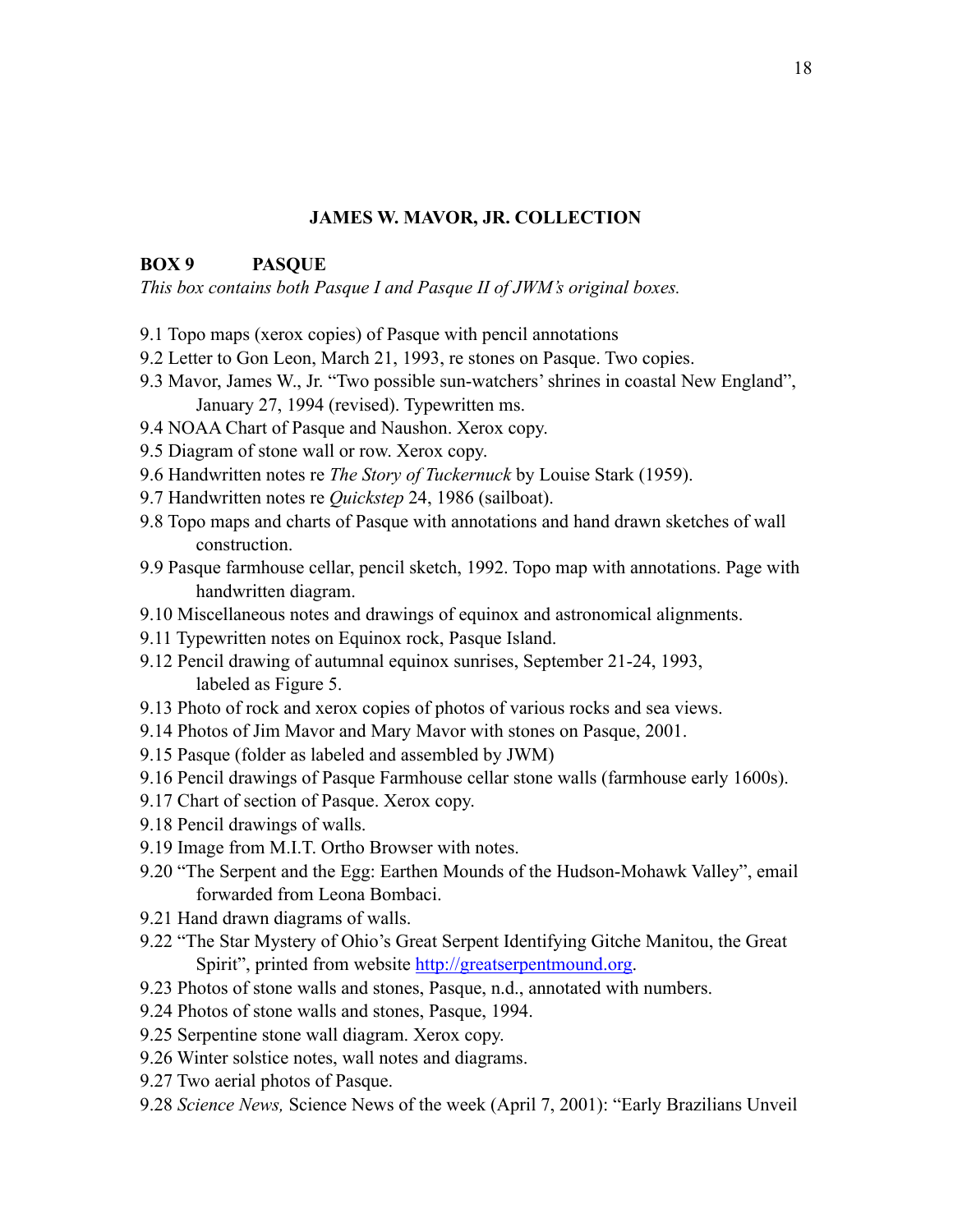African Look".

- 9.29 Field book of James W. Mavor, Jr., 1991-1994.
- 9.30 Photos of Pasque Farmhouse cellar walls.
- 9.31 Topo map of Pasque, drawings of stones and measurements.
- 9.32 Nautical charts of Pasque and area.
- 9.33 Mavor, James W., Jr. "Two possible sun-watchers' shrines in coastal New England", January 27, 1994 (revised). Typewritten ms with attached illustrations (xerox copies).
- 34. Typewritten notes on Pasque Island rock, October 6, 1993.
- 35. Tables of stars, moon and sun. Xerox copies.
- 36. U.S.G.S. Nautical chart of Pasque and Buzzards Bay with annotations.
- 37. Hand drawn diagrams of contours and miscellaneous.
- 38. Topo maps and drawings of Pasque.
- 39. Vega, calculations.
- 40. Leaning rock measurement, September 1994.
- 41. U.S.G.S. Chart of Robinson's Hole, U.S. C.& G.S. Chart of Quick's Hole.
- 42. Massachusetts Archaeological Society, *Archaeological Quarterly,* Volume 6, Nos. 3 and 4, Fall 1984. Inscribed "Byron E. Dix".
- 43. Partial chart of Pasque Island
- 44. Pasque Island 1935-1936, drawing of island with topo features and pencil annotations.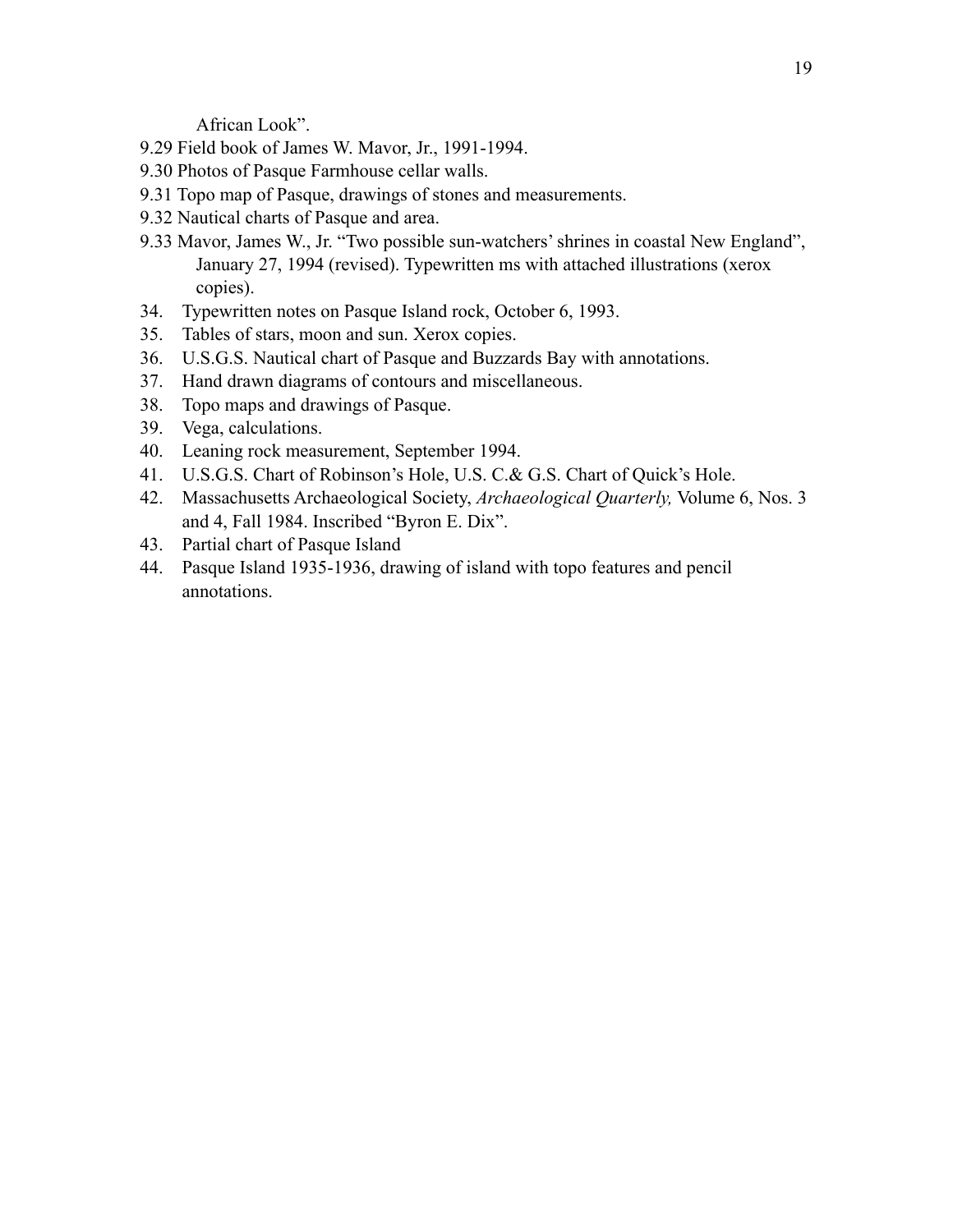#### **BOX 10 GOSNOLD I**

- 10.1 Maps of Naushon Island
- 10.2 Mavor, James W., Jr. "Bartholomew Gosnold's 1602 Voyage to Cape Cod in Verrazzano's Wake", April 28, 2002. For *Spritsail*, June 2002. 2 copies (computer printed ms).
- 10.3 Mavor, James W., Jr. "Notes on Giovanni Verrazzano", December 10, 1982. Typewritten page.
- 10.4 Map by Martin Waldseemuller, printed 1507. Xerox copy.
- 10.5 Tarrow, Susan. "Translation of the Cellere Codex". Chapter 9 from Lawrence C. Wroth, *The Voyages of Giovanni de Verrazzano*, Yale University Press, 1970. Xerox copies (2).
- 10.6 *Archer's Relation*. Computer printout from website.
- 10.7 Early Map of Cape Cod, Long Island and Martha's Vineyard. Xerox copy.
- 10.8 Various biographies of English Renaissance figures, one page each, from websites: Robert Devereux (son of Earl of Essex); Henry Wriothesley, 3rd Earl of, Baron Wriothesley of Titchfield (Shakespeare's patron); Sir Walter Raleigh; Sir Humphrey Gilbert.
- 10.9 Notice printed 1609: *NOVA BRITANNIA, OFFERING MOST Excellent Fruites by Planting in VIRGINIA, Exciting all such as be well affected to further the same.*  LONDON, Printed for SAMUEL MACHAM, and are to be sold at his Shop in Pauls Church-yard at the Signe of the Bul-head. 1609. Printed from website virginia.edu.
- 10.10 3-D Aerial Topo Quad map view of Cape Cod, Rhode Island and Martha's Vineyard (Photo print).
- 10.11 Illustrations for article by JWM in *Spritsail*, Volume, 16, Number 2: "Bartholomew Gosnold's 1602 Voyage to Cape Cod in Verrazzano's Wake".
- 10.12 Handwritten notes for NEARA talk, April 19, 2002.
- 10.13 Printed text: "Bartholomew Gosnold Brief talk for rowing race Sunday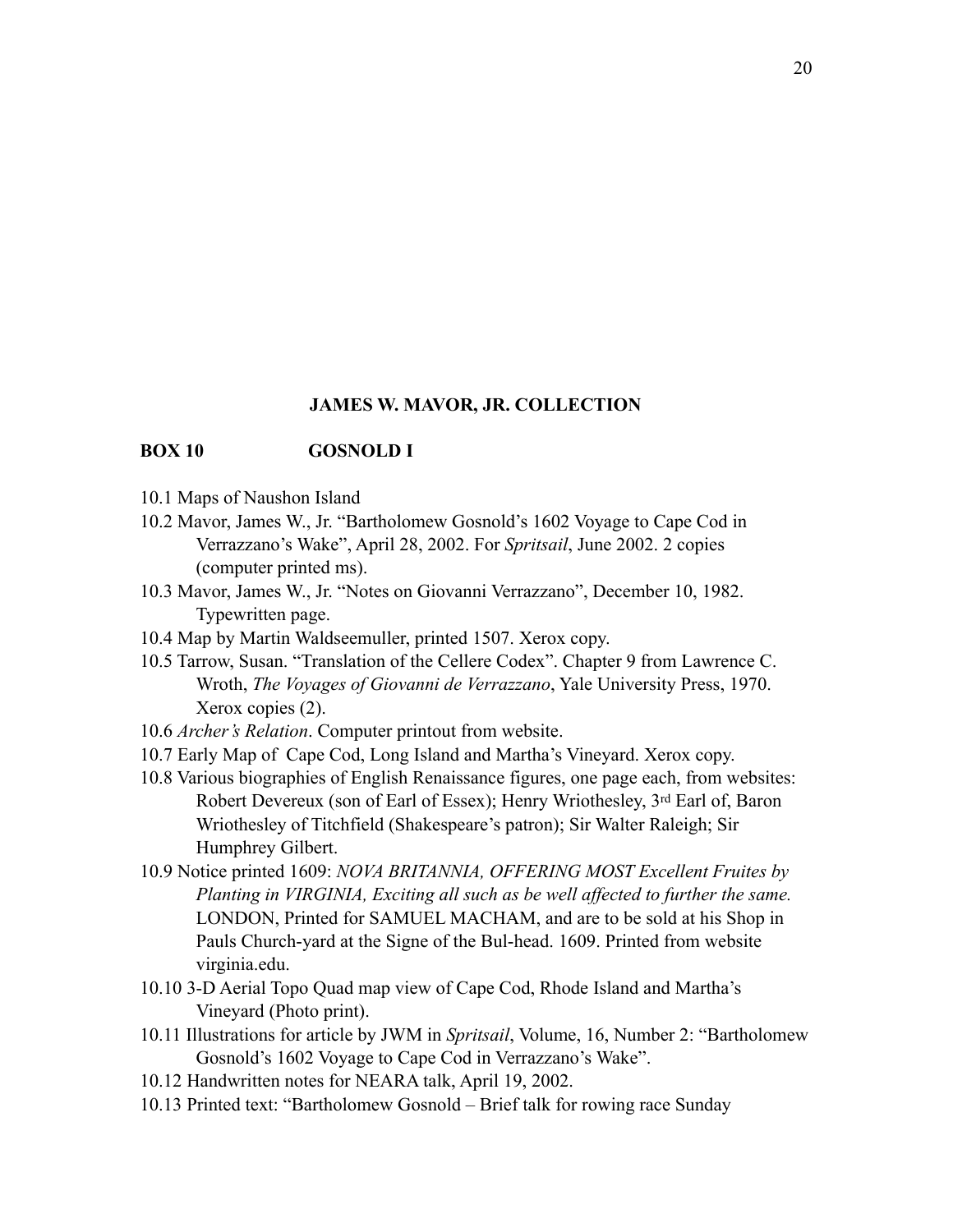August 11, at 3 pm".

- 10.14 Letter from Harold C. Wilson to JWM re Gosnold. N.d.
- 10.15 Permission letter for the use of the Wood Map from John Carter Brown Library, Brown University, April 17, 2002. Xerox copy with notes.
- 10.16 Mavor, James W., Jr. "Richard Hakluyt and the beginning of English Colonies in America", August 2001. Draft copy of article with corrections. Second copy unmarked and presumably complete.
- 10.17 Mavor, James W., Jr. "A Review of 15th and 16th century reports of voyages from Europe to America". Printed text for talk given at NEARA April 19, 2002, in Portsmouth.
- 10.18 Map images from internet and information on Theodor De Bry from internet (uh.edu).
- 10.19 Tim Clark, "The Bard on the Cape", *Yankee* Magazine, April 2002. Xerox copy.
- 10.20 Information on round churches in the Middle East and Europe, Knights Templar, etc. Xerox copies and prints from internet.
- 10.21 Handwritten notes and maps of Cape Cod.
- 10.22 Handwritten notes on Brereton and Archer re shallops.
- 10.23 Notes and information (xerox copies) for 400th Anniversary of Gosnold's voyage to the Cape and Islands.
- 10.24 Envelope with handwritten quote from Stephen Jay Gould.
- 10.25 Correspondence re *Manitou.*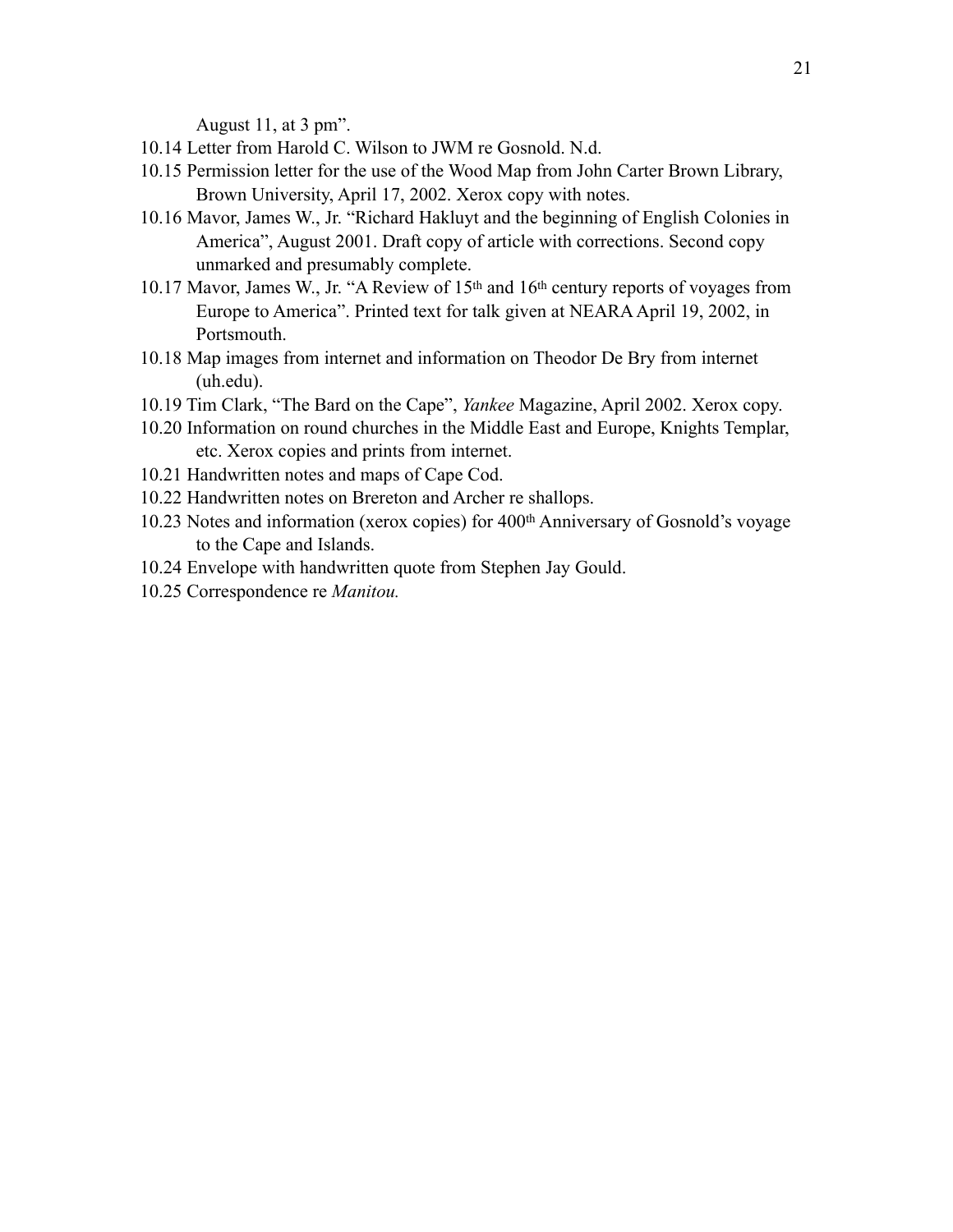## **BOX 11 GOSNOLD II**

- 11.1 Various views of a Colonial bark and early ships. Xerox copies.
- 11.2 Handwritten notes on word "breech".
- 11.3 Internet material and notes on John Smith and early settlers in North America.
- 11.4 Internet material and notes on Fort Raleigh National Historical Site.
- 11.5 Memo of Jennifer Gaines to *Spritsail* Committee re Jim's Gosnold article, n.d.
- 11.6 Color photo prints of an exhibit of old maps and early explorers. Also includes aerial photo of Nashawena, the "holes" and other Elizabeth Islands and of a schooner between Nashawena and Pasque.
- 11.7 Handwritten notes on *Archer's Relation.*
- 11.8 Handwritten note and pencil drawing of the Alexandria (Egypt) Pharos (lighthouse) sent to JWM.
- 11.9 Internet material on Otley Hall, England Gosnold's home.
- 11.10 Handwritten notes on Great Brook Farm, Carlisle, MA.
- 11.11 JPG image print-outs of illustrations for Gosnold article.
- 11.12 Two articles for NEARA journal sent to JWM for review, 1998.
- 11.13 Information on Cistercian lavabos.
- 11.14 1997 Mavor family Christmas letter.
- 11.15 JWM Field book: Archaeological and Astronomical Surveys, New England, Volume III.
- 11.16 Kinsella, James. "Gosnold: Cape Marking Anniversary". Cape Cod Times, n.d. Newspaper clipping and xerox copies.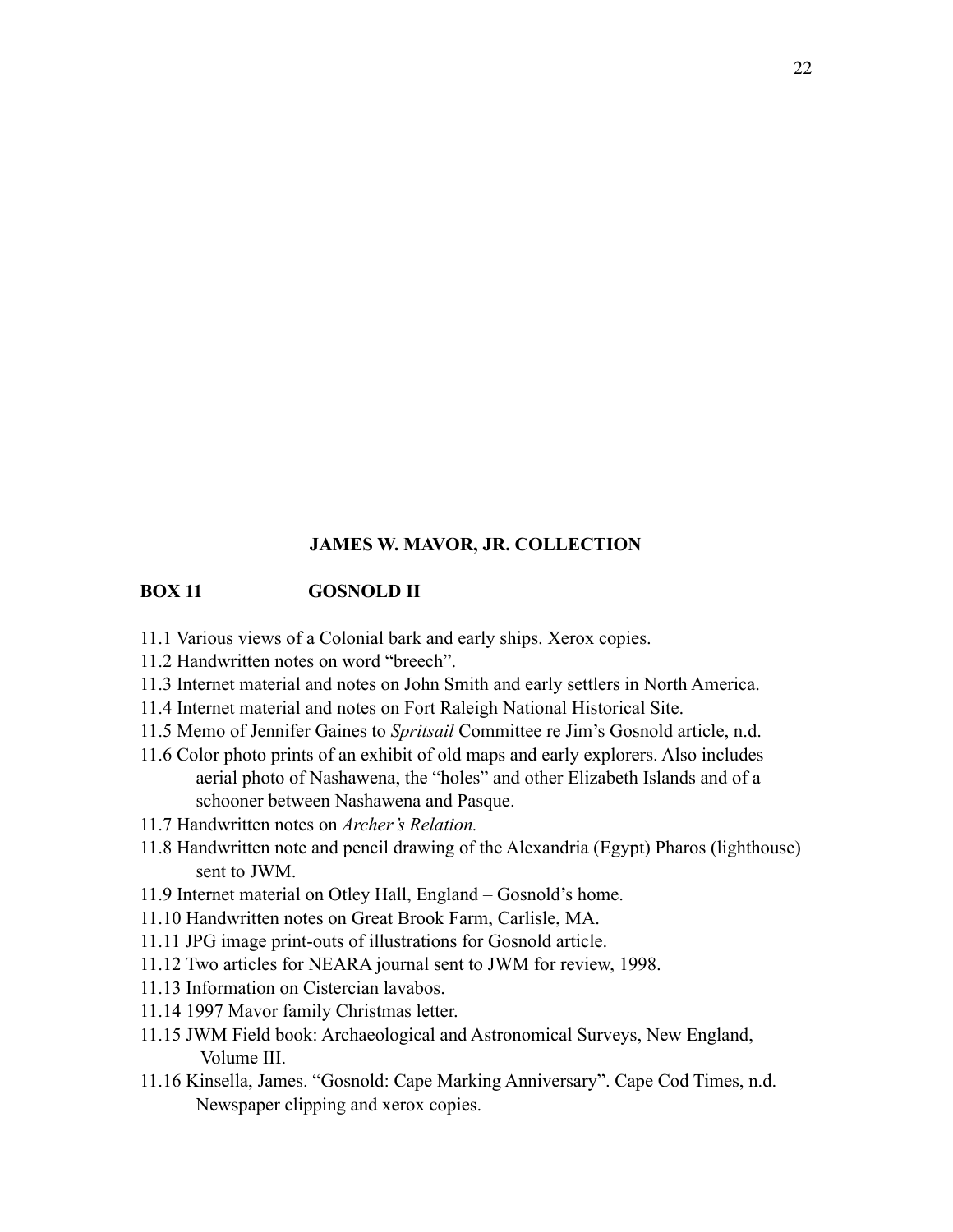11.17 National Geographic map of North America.

11.18 U.S.C.& G.S. Map of Georges Bank and Nantucket Shoals.

- 11.19 U.S.C.& G.S. Map (1209) Nantucket Sound and Approaches.
- 11.20 U.S. Department of the Interior Geological Survey Chart: Block Island.

11.21 Cape Cod maps. Xerox copies.

### **JAMES W. MAVOR, JR. COLLECTION**

## **BOX 12 GOSNOLD TEXT FOR SPRITSAIL, 2002**

- 12.1 *Spritsail*, Volume 16, Number 2, Summer 2002. Contains JWM article on Gosnold.
- 12.2 Illustrations for Gosnold article. Xerox copies marked up, photo prints, internet printouts and handwritten notes.
- 12.3 Internet material on Sparrow-Hawk (small ship) at Pilgrim Hall Museum, Plymouth, Massachusetts.
- 12.4 Four copies of Gosnold manuscript ("Deciphering Bart Gosnold's 1602 Voyage to Cape Cod"), 2002, plus illustrations and bibliography.
- 12.5 Miscellaneous illustration material (not used). Xerox copies.
- 12.6 Internet printout from Virtual Jamestown; "Master Bartholomew Gosnold's Letter to His Father, touching his first voyage to America".
- 12.7 Internet printout: from Theodor DeBry, image of Spanish soldiers murdering Native Americans.
- 12.8 Four versions (2001-2002) of Gosnold article.
- 12.9 Handwritten notes.
- 12.10 Handwritten notes, side by side, on Brereton and Archer. Printed version of notes.
- 12.11 "Original" (as marked on JWM folder) illustrations for Gosnold article. Xerox copies, photo prints.
- 12.12 Early maps and notes. Xerox copies.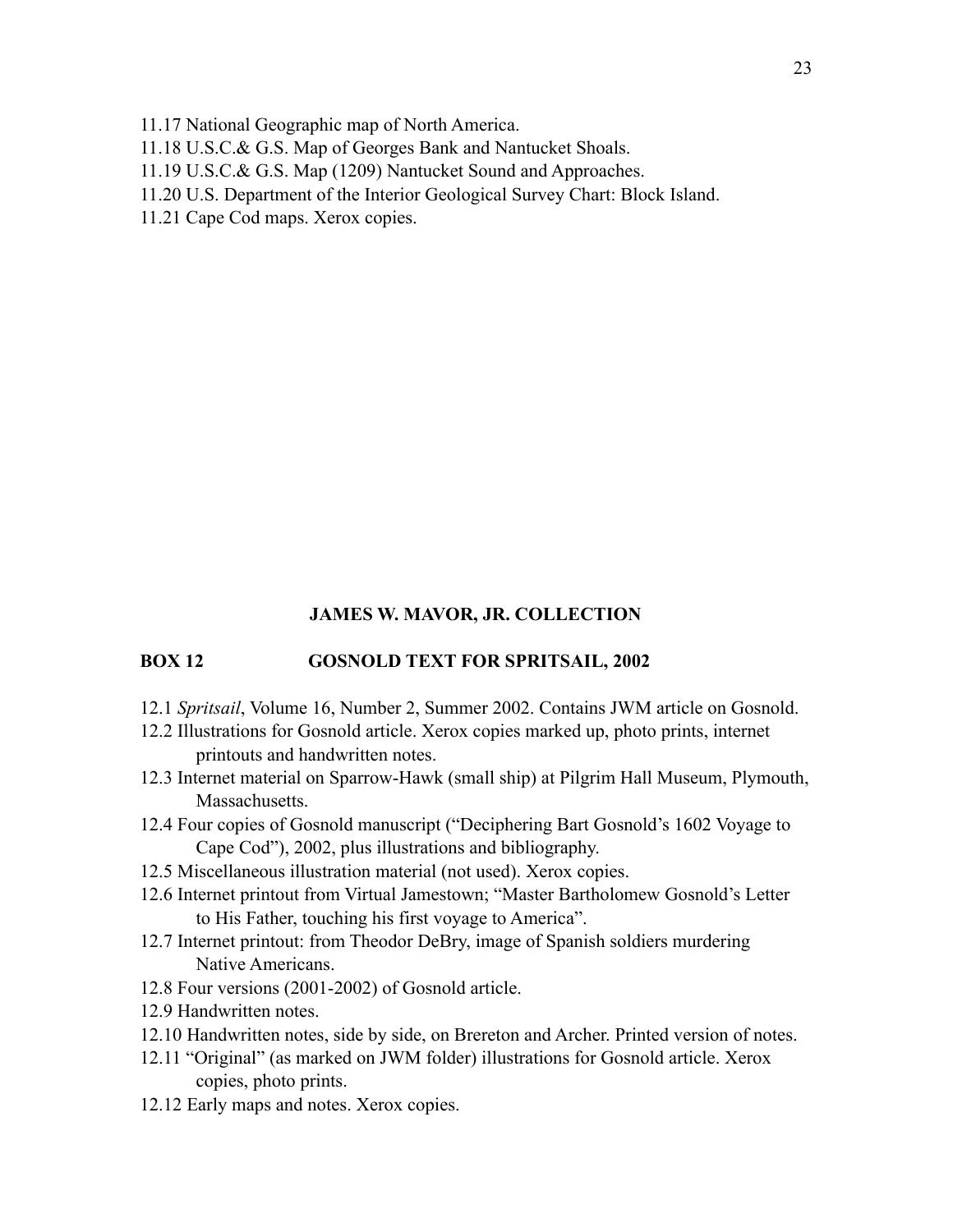## **BOX 13 VERRAZZANO and CABOT RESEARCH MATERIAL**

Note: Box contains much material on Verrazzano but none on Cabot. The title was on the original box.

- 13.1 Images of Giovanni da Verrazzano and biographical information.
- 13.2 Internet material on Marco Polo and his travels.
- 13.3 Handwritten notes and translation of Italian text.
- 13.4 Email re Juan de la Cosa World Chart.
- 13.5 Correspondence re letter of Verrazzano to Francis I of France (his sponsor)
- 13.6 Internet material on Verrazzano from Barnard-Columbia.edu.
- 13.7 Royal map of Spain. Xerox copy.
- 13.8 Hatzopoulos, Dionysios and Richard Verr. "The Voyage of Giovanni da Verrazzano A Newly Discovered Manuascript" (at McGill University and generally referred to as "McGill"). Xerox copy requested through the BPL.
- 13.9 Internet material "The Anglo Saxon Calendar".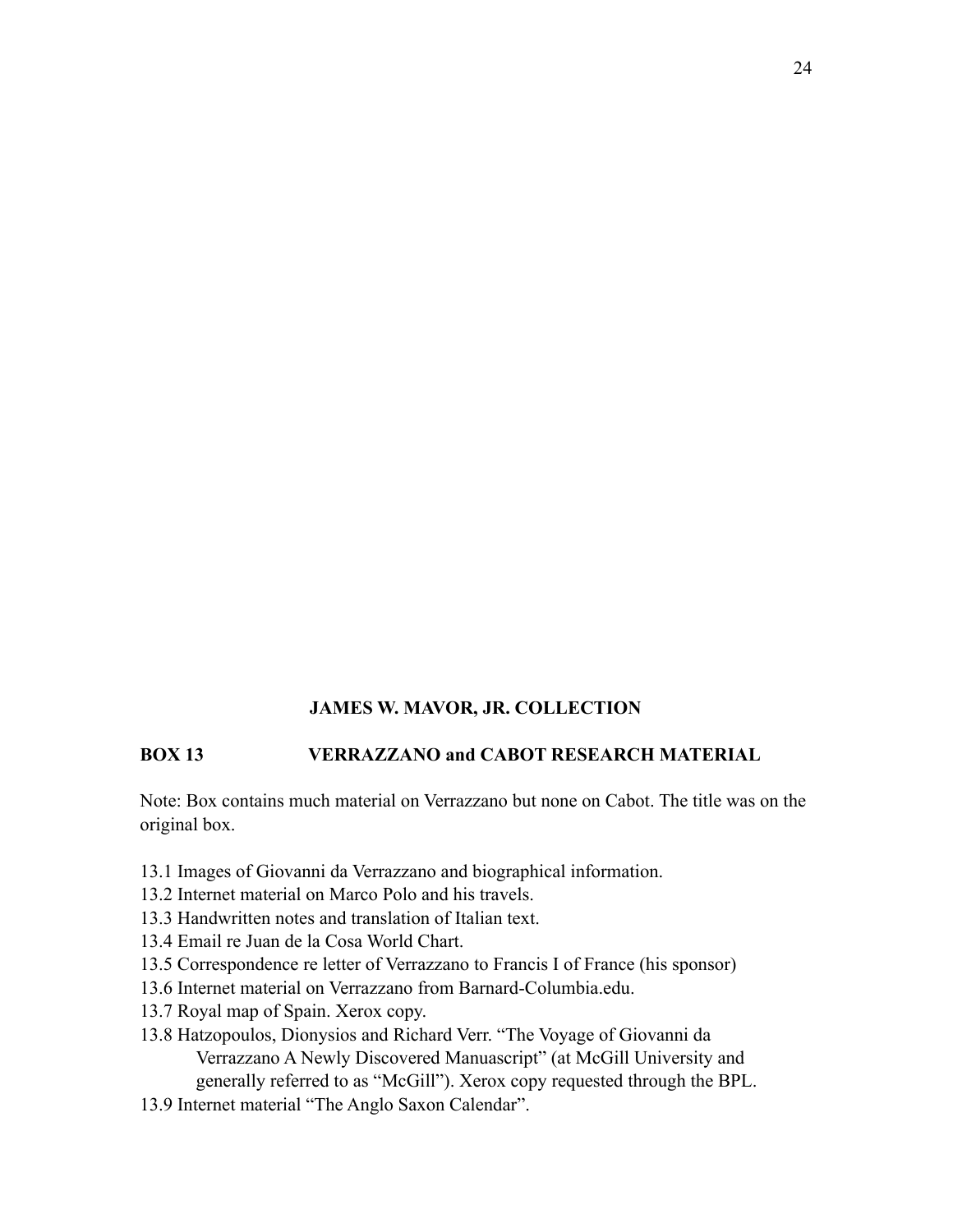- 13.10 Mavor, James W., Jr. "A Retrospective View of Early Voyages from Europe to Cape Cod and probably Woods Hole," March 12, 2001.
- 13.11 Internet material on Sir Humprey Gilbert.
- 13.12 Mavor, James W., Jr. "Voyages and Settlers" from *Woods Hole Reflections*, p.4 and ff. Xerox copy.s
- 13.13 Internet material on John Hawkins.
- 13.14 Internet material on Giovanni da Verrazzano.
- 13.15 Internet obituaries of various Sicilian or Italian women.
- 13.16 "Explorers". No author or date.
- 13.17 Tarrow, Susan. "Translation of the Cellere Codex". Xerox copy.
- 13.18 Copy, transciption-translation and handwritten notes of Verrazzano manuscript (?)
- 13.19 Internet material on various research sites.
- 13.20 Maps of New England 1634 and North America 1527 and 1529. Xerox copies.
- 13.21 Internet material: "Verrazanno Explores the shores of North America in 1524." (from www.columbia .edu).
- 13.22 Press release from Maine Historic Preservation Commission: "Native American Rock Art Records European Exploration", April 2, 2001.
- 13.23 1527 and 1529 maps with diagramatic interpretations and notes.
- 13.24 Internet material on 1527 map and interpretation.
- 13.25 Drawings of ships, pencil and xerox copies.
- 13.26 Material from the Pierpont Morgan Library, New York.
- 13.27 Morison, Samuel Eliot. *The European Discovery of America*, Chapter 9, "The Voyages of Verrazzano 1524-1528". Xerox copy.
- 13.28 Copies of an Italian manuscript (Cellere ?).
- 13.29 Genealogy of the House of Valois (France). Xerox copy.

### **BOX 14 FIELD BOOKS AND RESEARCH NOTEBOOKS**

- 14.1 Drumlin Road, Shanks Pond. No date. Small yellow transit recording notebook.
- 14.2 Archaeological Notes at Home, 1975. C---- II Excavation, Woods Hole Alignments, Morocco Notes.
- 14.3 Engineering Notes, Book V, November 15, 1976.
- 14.4 Notes on Items in Ancient History & Science from April 1, 1979. Atlantis, Seamount off Lisbon, Thera, Chaos 1989.
- 14.5 Cape Cod Notes II from March 15, 1982.
- 14.6 Cape Cod Notes III from January 10, 1984. Pasque and other sites.
- 14.7 Mavor Field Notes, Falmouth, Mass. From January 1, 1989.
- 14.8 Manuscript I, September 1993.
- 14.9 Mavor Workbook, September 1993, New England. Pasque, Beebe Woods.
- 14.10 Cape Cod Notes IV from October 27, 1994.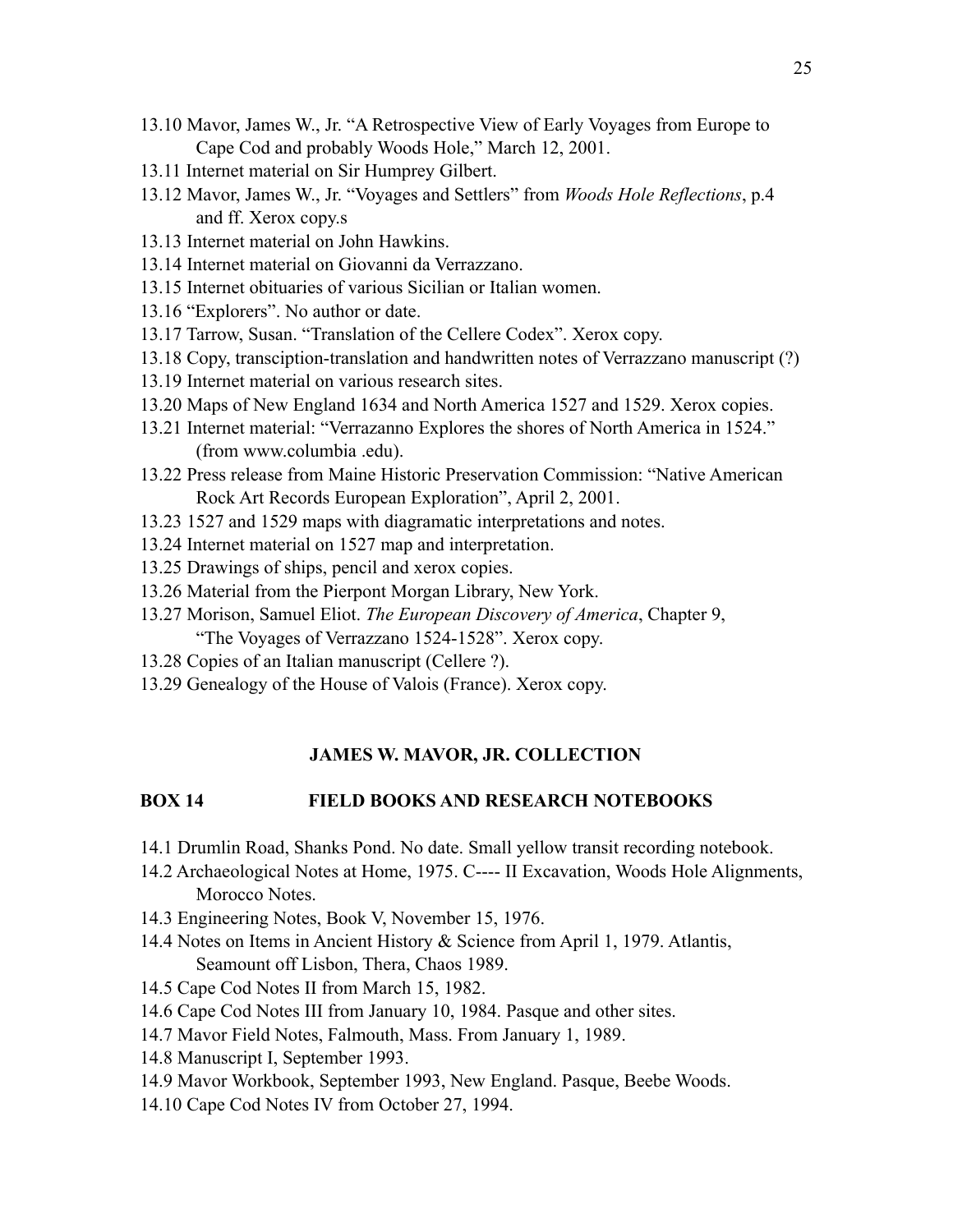- 14.11 Mavor Field Notes, from July 30, 1999. Pasque, MBL Stone Row.
- 14.12 Research Notes from December 21, 2001. Explorers, Norse on Cape Cod, Nomans Island.
- 14.13 Research Notes from August 1, 2002

#### **BOX 15 VIDEOS (VHS TAPES)**

- 15.1 "Stones to the Sun", labeled "239", "length 31.05". No date.
- 15.2 "Stones to the Sun", labeled "no intro". No date.
- 15.3 "Stones to the Sun", "Priscilla Roslansky Jim Mavor, 4/5/9, no intro".
- 15.4 "Stones to the Sun", "Roslansky Mavor, 4/6/96, no intro".
- 15.5 "Stones to the Sun", "WHHC Exhibit with J. Mavor". No date.
- 15.6 "Sacred Landscapes of Falmouth" (talk of JWM at) "Falmouth Historical Society, 12/21/98, RT 1:19:42, dub".
- 15.7 "Nomans, Aug. 27, 2003, Low Tide, No. 2".
- 15.8 "Hurricane '38, 206 306".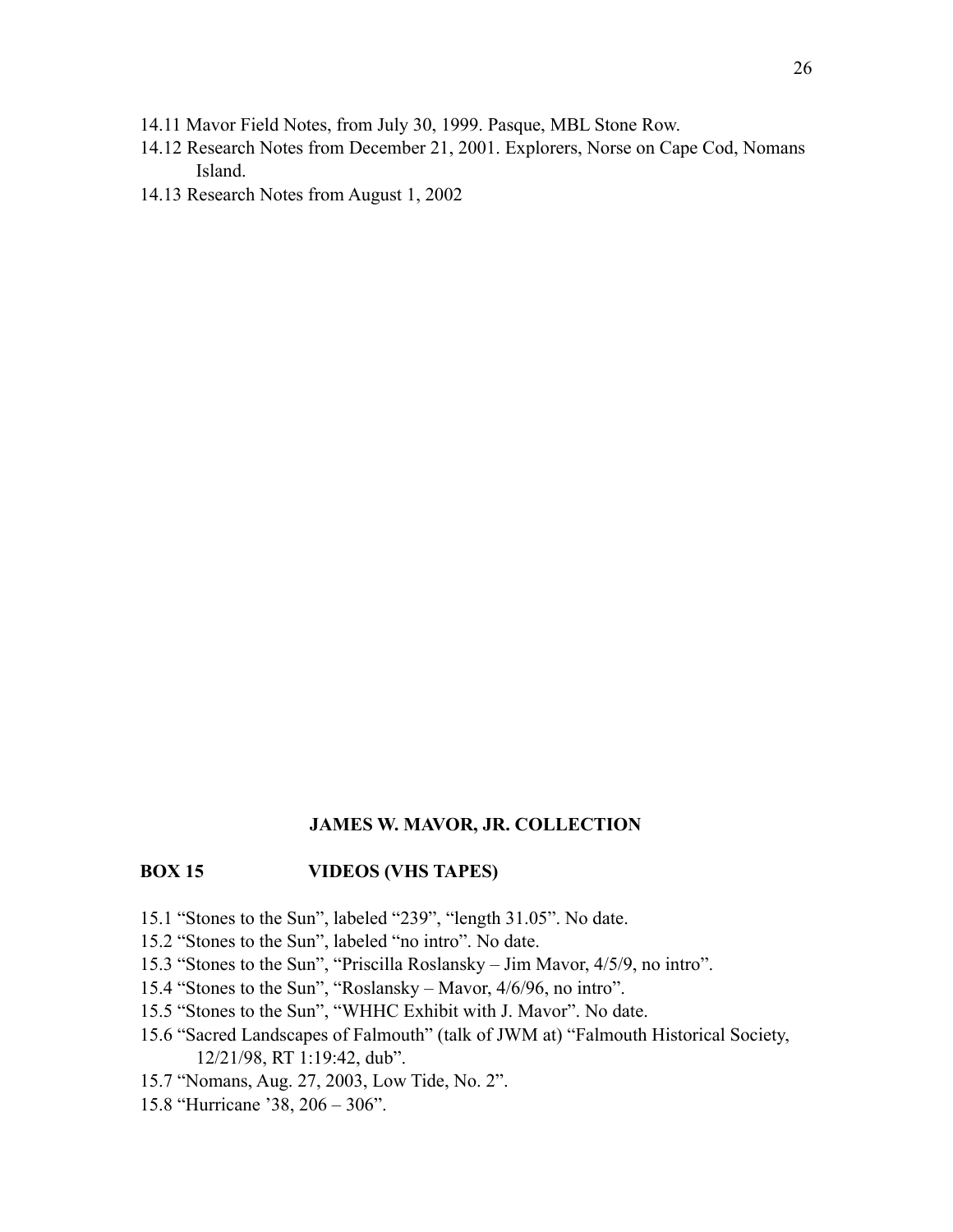15. 9 "Chronicle, Channel 5, May 3, 1994, Woods Hole".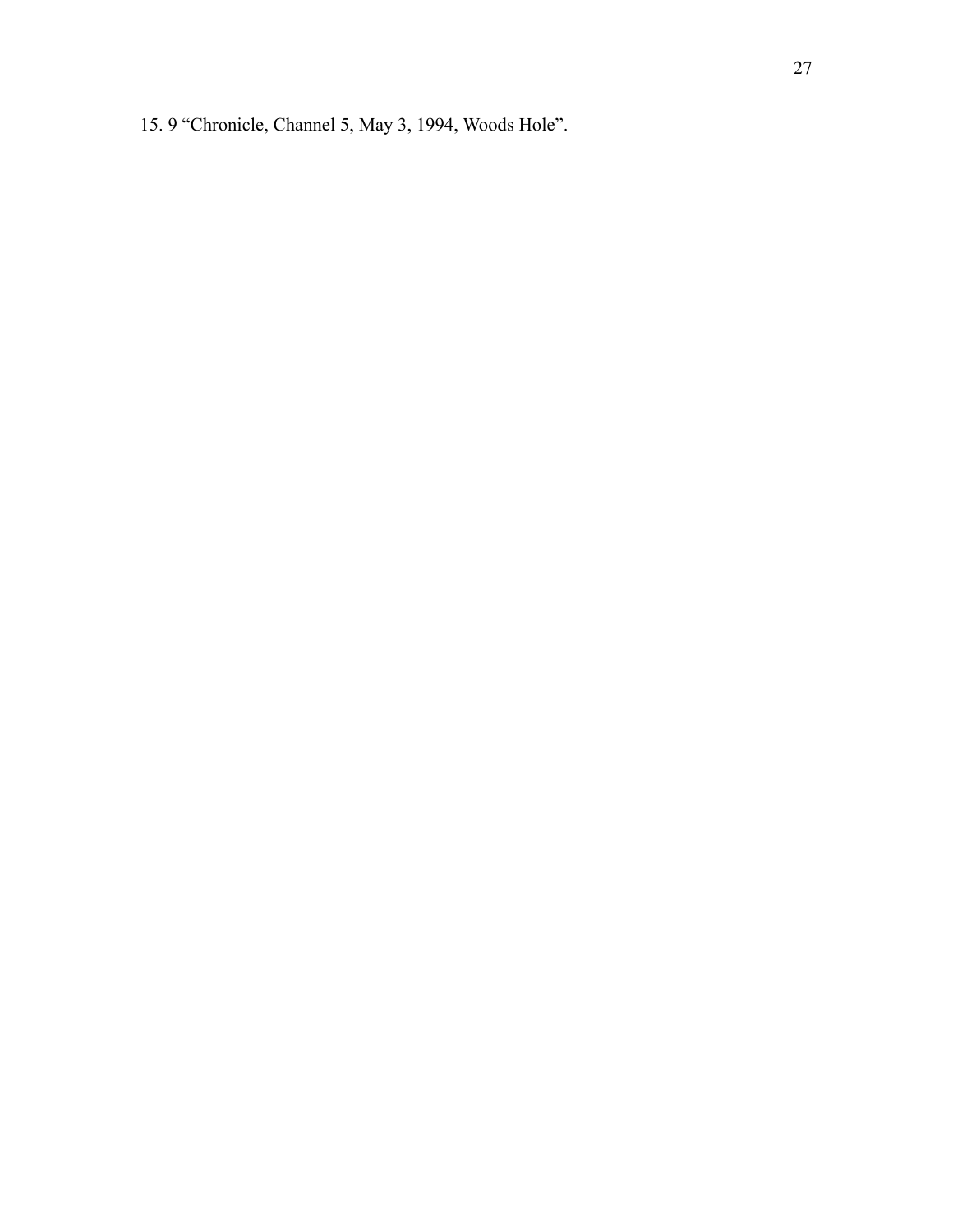# **BOX 16 ADDITIONAL MATERIAL, donated 2008 (08-1)**

- 16.1 *Stones to the Sun.* Xerox copy of booklet.
- 16.2 *Stones to the Sun.* Typewritten manuscript and cover layout.
- 16.3 Stones to the Sun exhibit: photo of exhibit marked "Figure 10".
- 16.4 *Stones to the Sun.* Illustrations, marked "3, 4, 5, 6, 7, 16".
- 16.5 Stones to the Sun exhibit: gallery guide drawings.
- 16.6 *Stones to the Sun* manuscript, May 6, 1993.
- 16.7 Illustrations for *Stones to the Sun.* Xerox copies.
- 16.8 *Stones to the Sun.* Typeset version of manuscript for booklet.
- 16.9 *Stones to the Sun.* Typed manuscript and illustrations, May 6, 1993.
- 16.10 Stone pile groups of Falmouth, Massachusetts. Blueprint with pencil annotations.
- 16.11 "The Land Called Woods Hole and Its Stone Fences". Labeled "Exhibit". 2/21/89. Proposed for Bradley House, Summer 1989. Typed manuscript.
- 16.12 Plan for Revisions to Gallery One for 1993. Exhibit title: Boulders and Horizons of Woods Hole.
- 16.13 Material on Pasque. Topo maps, photos, lists.
- 16.14 Serpentine Stone Row, October 10, 1999. Oversize xerox copy.
- 16.15 Cairn, North. "Recasting in Stone". Cape Cod *Times*, April 6, 1990. Xerox copy.
- 16.16 Beebe Woods Trails. Xerox copies.

## **ADDITIONAL MATERIAL, donated 2008 (08-1)**  *OVERSIZED*

- 08-1.1 Dummy Pages for *Stones to the Sun* Booklet (stored flat)
- 08-1.2 One Complete Sky Map Construction (stored flat)
- 08-1.3 1891 Topo Map (paper on canvas with marbleized paper cover) of Rhode Island. Geo. H. Walker & Co., Boston & N.Y. (stored flat)
- *The following items are rolled, propped in a box.*
- 08-1.4 W.H.O.I.'s Quissett Campus area: rolled topo maps, pencil drawings of stone sites, xerox copies of topo maps, aerial photos of Woods Hole (rolled together in tube)
- 08-1.5 Pencil and ink drawings of topo features with Indian lithic sites, cairns, etc. from various New England sites, some of his work with Byron Dix.
	- a. Topo lines, South Royalton, Vermont. JWM 12/18/78. Pencil on vellum
	- b. Queen's Fort, Exeter, Rhode Island. JWM 3/17/83. Pencil on vellum.
	- c. Exeter- North Kingstown, Rhode Island topo map. ND. Ink on vellum.